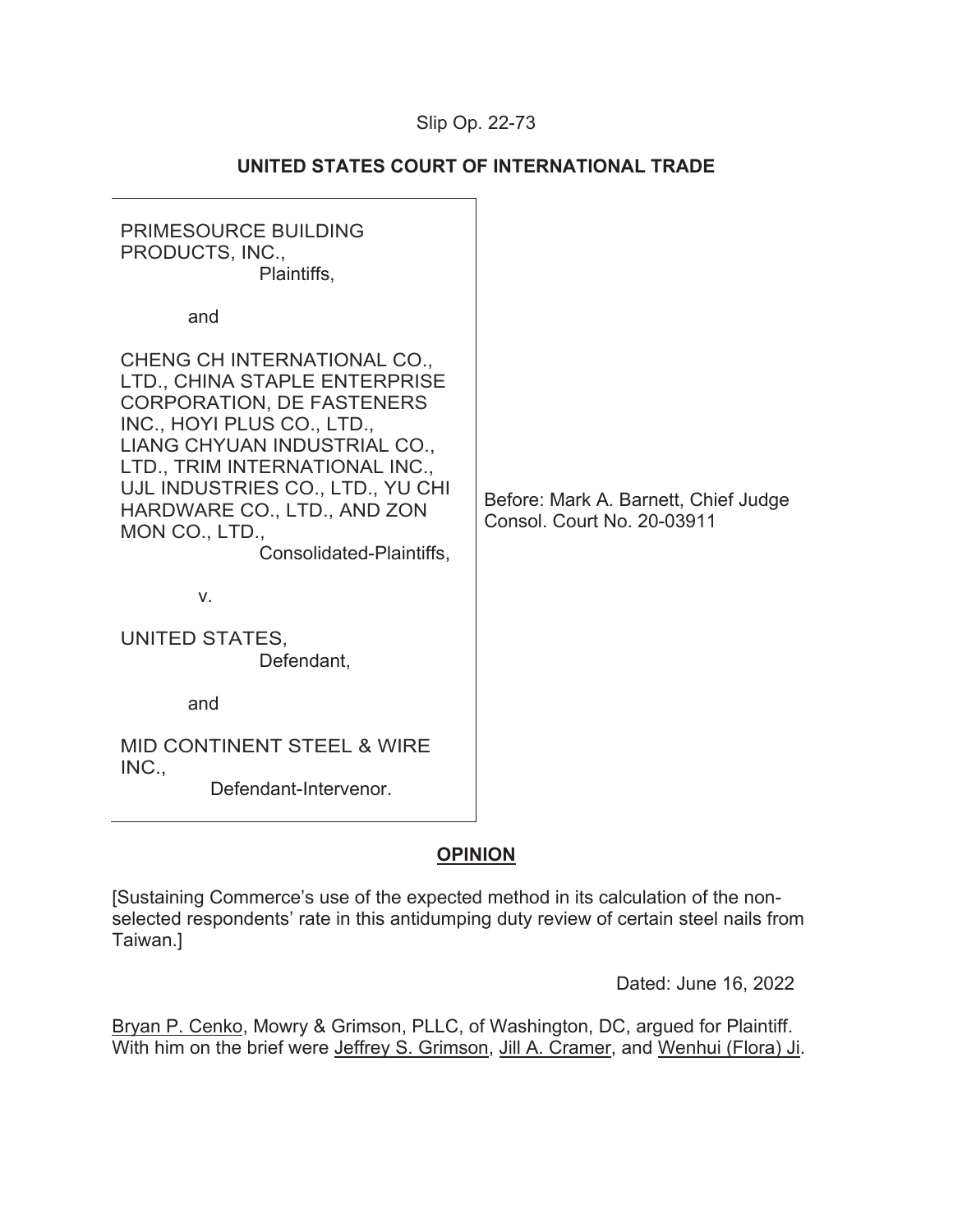Kelly Slater, Appleton Luff Pte Ltd., of Washington, DC, argued for Consolidated Plaintiffs. With her on the brief was Edmund Sim.

Sosun Bae, Senior Trial Counsel, Commercial Litigation Branch, Civil Division, U.S. Department of Justice, of Washington, DC, argued for Defendant. With her on the brief were Brian M. Boynton, Acting Assistant Attorney General, Jeanne E. Davidson, Director, and Patricia M. McCarthy, Assistant Director. Of counsel on the brief was Vania Y. Wang, Attorney, Office of the Chief Counsel for Trade Enforcement & Compliance, U.S. Department of Commerce, of Washington, DC.

Adam H. Gordon, The Bristol Group PLLC, of Washington, DC, argued for Defendant-Intervenor. With him on the brief were Jennifer M. Smith, Ping Gong, and Lauren N. Fraid.

Barnett, Chief Judge: This consolidated action is before the court on two motions

for judgment on the agency record pursuant to U.S. Court of International Trade ("CIT")

Rule 56.2 challenging certain aspects of the final results issued by the U.S. Department

of Commerce ("Commerce" or "the agency") in its review of the antidumping duty

("ADD") order covering certain steel nails from Taiwan. *See Certain Steel Nails From* 

*Taiwan*, 85 Fed. Reg. 76,014 (Dep't Commerce Nov. 27, 2020) (final results of

antidumping duty admin. review and final determination of no shipments; 2018-2019)

("*Final Results*"), and accompanying Issues and Decision Mem., A-583-854 (Nov. 20,

2020) ("I&D Mem."), ECF No. 17-5;1 *see also* Rule 56.2 Mot. for J. Upon the Agency R.

on Behalf of Pl. PrimeSource Building Prods., Inc., ECF No. 25, and accompanying

Mem. of P. & A. in Supp. of Rule 56.2 Mot. for J. Upon the Agency R. on Behalf of Pl.

 $1$  The administrative record associated with the underlying proceeding is contained in a Public Administrative Record ("PR"), ECF No. 17-2, and a Confidential Administrative Record ("CR"), ECF No. 17-3. PrimeSource submitted joint appendices containing all record documents cited in the Parties' respective Rule 56.2 briefs. *See* Public J.A. ("PJA"), ECF No. 31; Confidential J.A., ECF No. 30 ("CJA").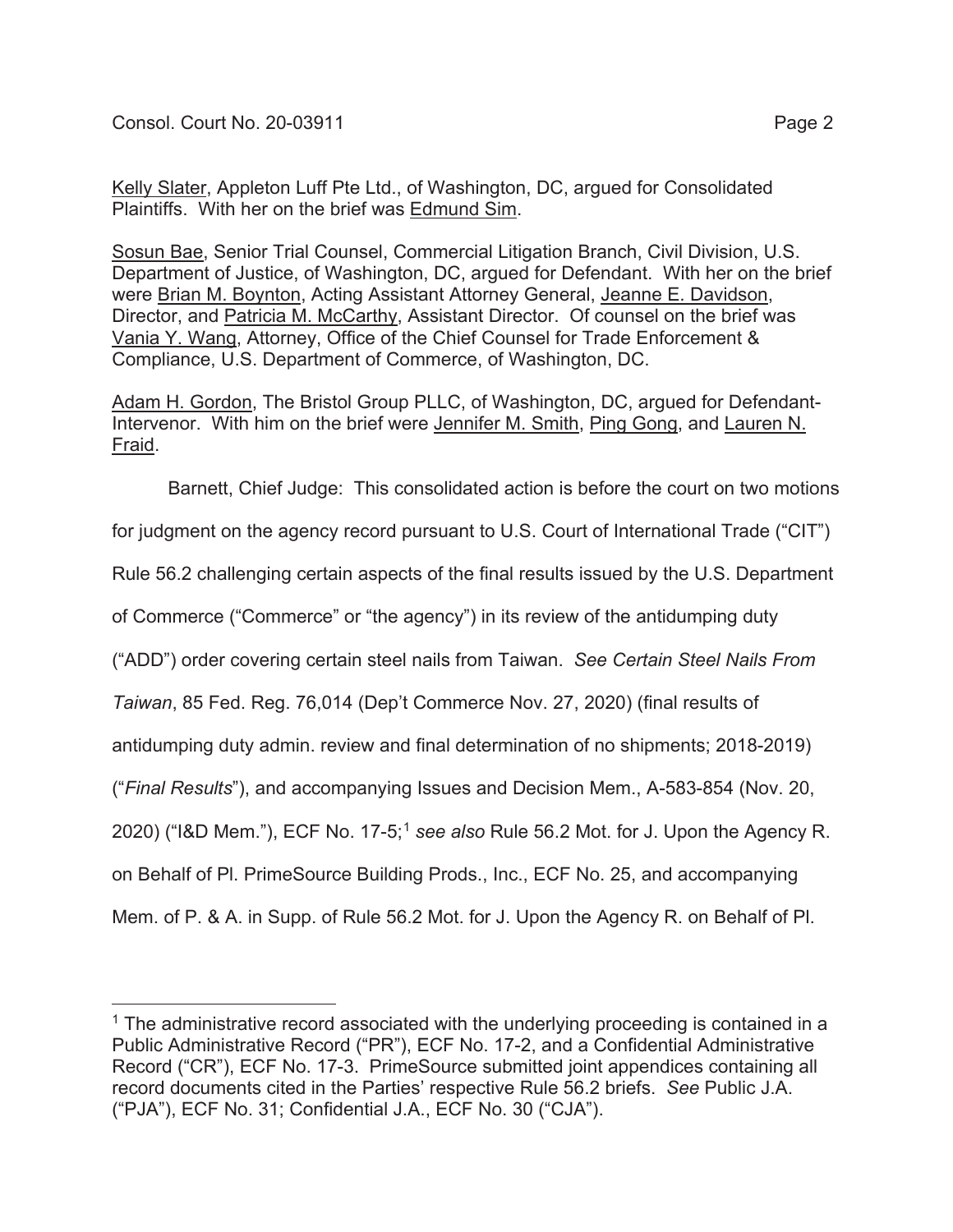PrimeSource Building Prods., Inc., ("PrimeSource's MJAR"), ECF No. 25-2; Rule 56.2 Mot. for J. Upon the Agency R. on Behalf of Consol. Pls., and accompanying Mem. of P. & A. in Supp. of Consol. Pls.' Rule 56.2 Mot. for J. Upon the Agency R. ("Consol. Pls.' MJAR"), ECF No. 24.

Specifically, Plaintiff PrimeSource Building Products, Inc. ("PrimeSource") and Consolidated Plaintiffs Cheng Ch International Co., Ltd., China Staple Enterprise Corporation, De Fasteners Inc., Hoyi Plus Co., Ltd., Liang Chyuan Industrial Co., Ltd., Trim International Inc., UJL Industries Co., Ltd., Yu Chi Hardware Co., Ltd., and Zon Mon Co., Ltd., (together with PrimeSource, "Plaintiffs") challenge the review-specific rate received by the companies not selected by Commerce for individual examination in this review (referred to herein as the "non-selected respondents' rate"). *See* PrimeSource's MJAR at 13–42; Consol. Pls.' MJAR at 2–6. Plaintiffs request remand to the agency for the determination of a new rate to be applied to the non-selected respondents. *See* PrimeSource's MJAR at 42–43; Consol. Pls.' MJAR at 6. Defendant United States ("the Government") and Defendant-Intervenor Mid Continent Steel & Wire Inc. ("Mid Continent") urge the court to sustain the *Final Results*. Def.'s Resp. to Pls.' Mots. for J. Upon the Agency R. (Def.'s Resp.") at 23, ECF No. 26; Def.-Int. Mid Continent Steel & Wire, Inc.'s Resp. Br. ("Def.-Int.'s Resp.) at 17, ECF No. 27.

As will be discussed in detail below, while the rates assigned to the mandatory respondents (i.e., the selected respondents) were determined based on adverse facts available ("AFA"), Commerce is not barred from using those rates to determine the nonselected respondents' rate. As such, resolution of this case in part turns on whether the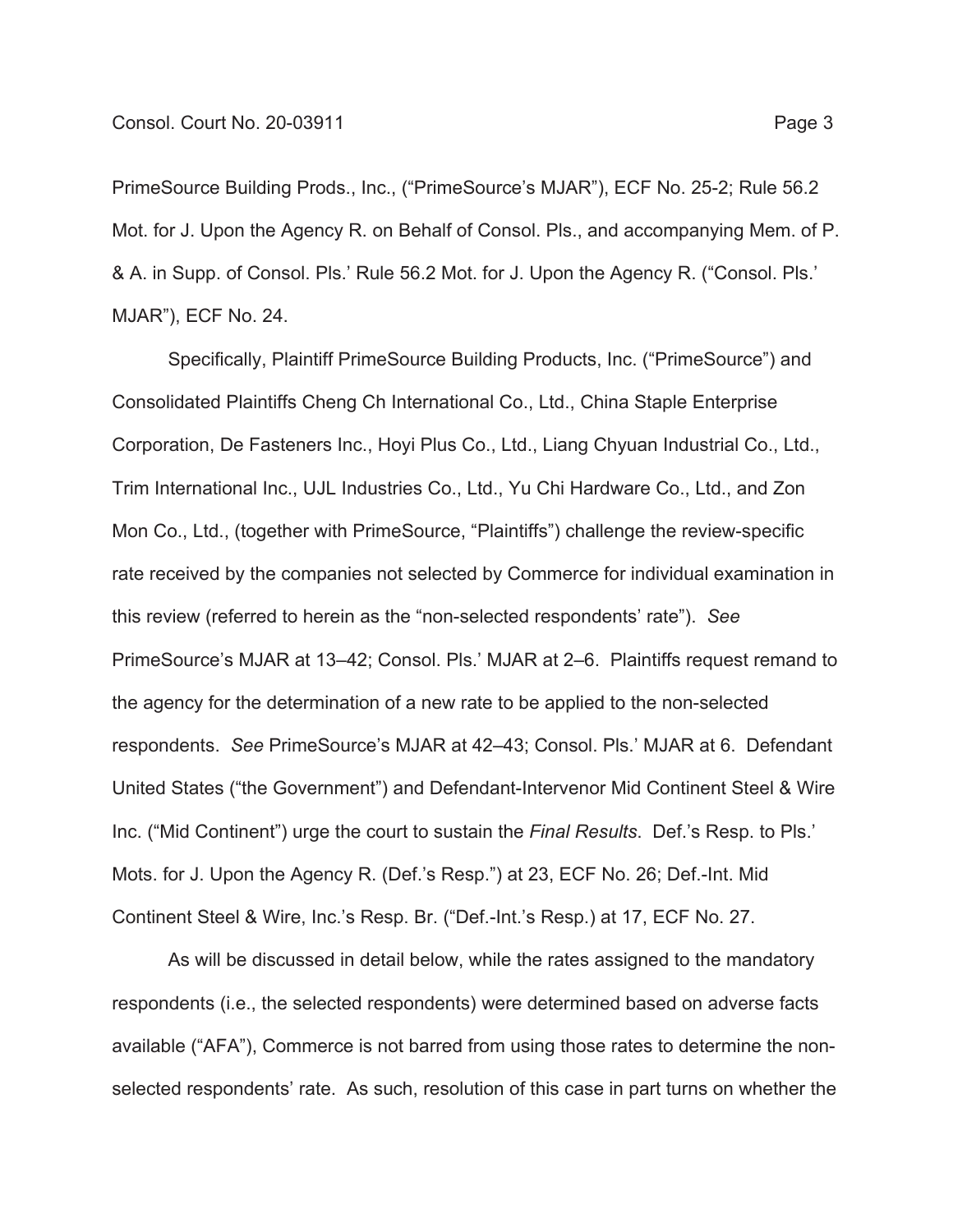mandatory respondents may be considered representative of the non-selected respondents. In evaluating this issue, the court considers whether the burden lies on Commerce to affirmatively find that the expected method results in a rate reasonably reflective of the potential dumping margins of the non-selected respondents, or on Plaintiffs to demonstrate that Commerce must depart from the expected method. The court concludes that the burden is on the party seeking a departure from the expected method, in this case, Plaintiffs, and finds that Commerce's reliance on the expected method is otherwise supported by substantial evidence and in accordance with law. Consequently, the court sustains Commerce's use of the expected method in calculating the rate for non-selected respondents.

#### **BACKGROUND**

On July 25, 2014, Commerce initiated an antidumping duty investigation of certain steel nails from various countries. *See Certain Steel Nails From India, the Republic of Korea, Malaysia, the Sultanate of Oman, Taiwan, the Republic of Turkey, and the Socialist Republic of Vietnam*, 79 Fed. Reg. 36,019 (Dep't Commerce June 25, 2014) (initiation of less-than-fair-value investigations). Following affirmative determinations by Commerce and the U.S. International Trade Commission, Commerce issued an antidumping duty order on certain steel nails from Taiwan. *See Certain Steel Nails From the Republic of Korea, Malaysia, the Sultanate of Oman, Taiwan, and the Socialist Republic of Vietnam*, 80 Fed. Reg. 39,994 (Dep't Commerce July 13, 2015).

On September 9, 2019, Commerce initiated the fourth administrative review of the antidumping duty order covering steel nails from Taiwan. *See Initiation of*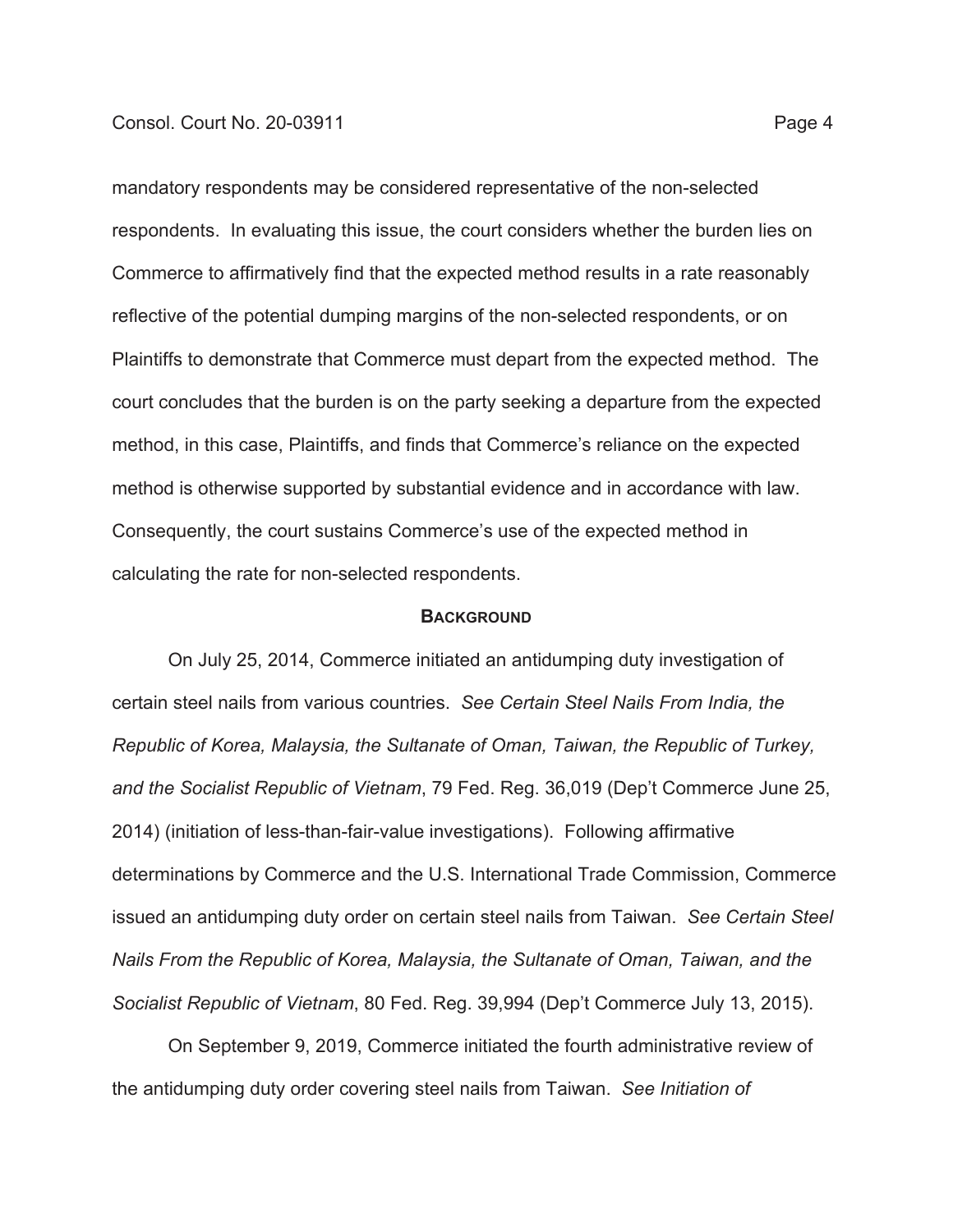*Antidumping and Countervailing Duty Admin. Review*, 84 Fed. Reg. 47,242, 47,247 (Dep't Commerce Sept. 9, 2019). For this review, Commerce selected two mandatory respondents for individual examination: Bonuts Hardware Logistics Co., LLC ("Bonuts") and Create Trading Co., Ltd. ("Create"), the two respondent companies that accounted for the largest volume of subject merchandise from Taiwan during the period of review.<sup>2</sup> *See* I&D Mem. at 9. Commerce issued questionnaires to Bonuts on October 23, 2019, and to Create on October 28, 2019. *Certain Steel Nails From Taiwan*, 85 Fed. Reg. 19,138, 19,138 (Dep't Commerce April 6, 2020) (prelim. results of antidumping duty admin. review and prelim. determination of no shipments; 2018–2019) ("*Prelim. Results*"), and accompanying decision mem. ("Prelim. Mem.") at 2, PR 55, PJA Tab 12. Bonuts did not respond. *See* Prelim. Mem. at 2. Create submitted a letter indicating that it had no reviewable sales during the relevant period such that it was not required to respond to the questionnaire. *Id.* at 2 n.10. Commerce accordingly "excused" Create from responding to the questionnaire and selected another respondent to individually examine. *Id.* at 2.

To replace Create, Commerce selected Pro-Team Coil Nail Enterprise, Inc. ("Pro-Team"), the next-largest respondent exporter by volume, as a new mandatory respondent. *See id.* at 2–3. Pro-Team submitted a letter indicating that it would not respond to the questionnaire. *See id.* at 3.

<sup>&</sup>lt;sup>2</sup> 19 U.S.C. § 1677f-1(c)(2) (2018) permits Commerce to select the largest exporters by volume for individual examination when it is "not practicable" for Commerce to determine individual margins for each exporter. These selected exporters are referred to as the "mandatory" respondents. *See* I&D Mem. at 9.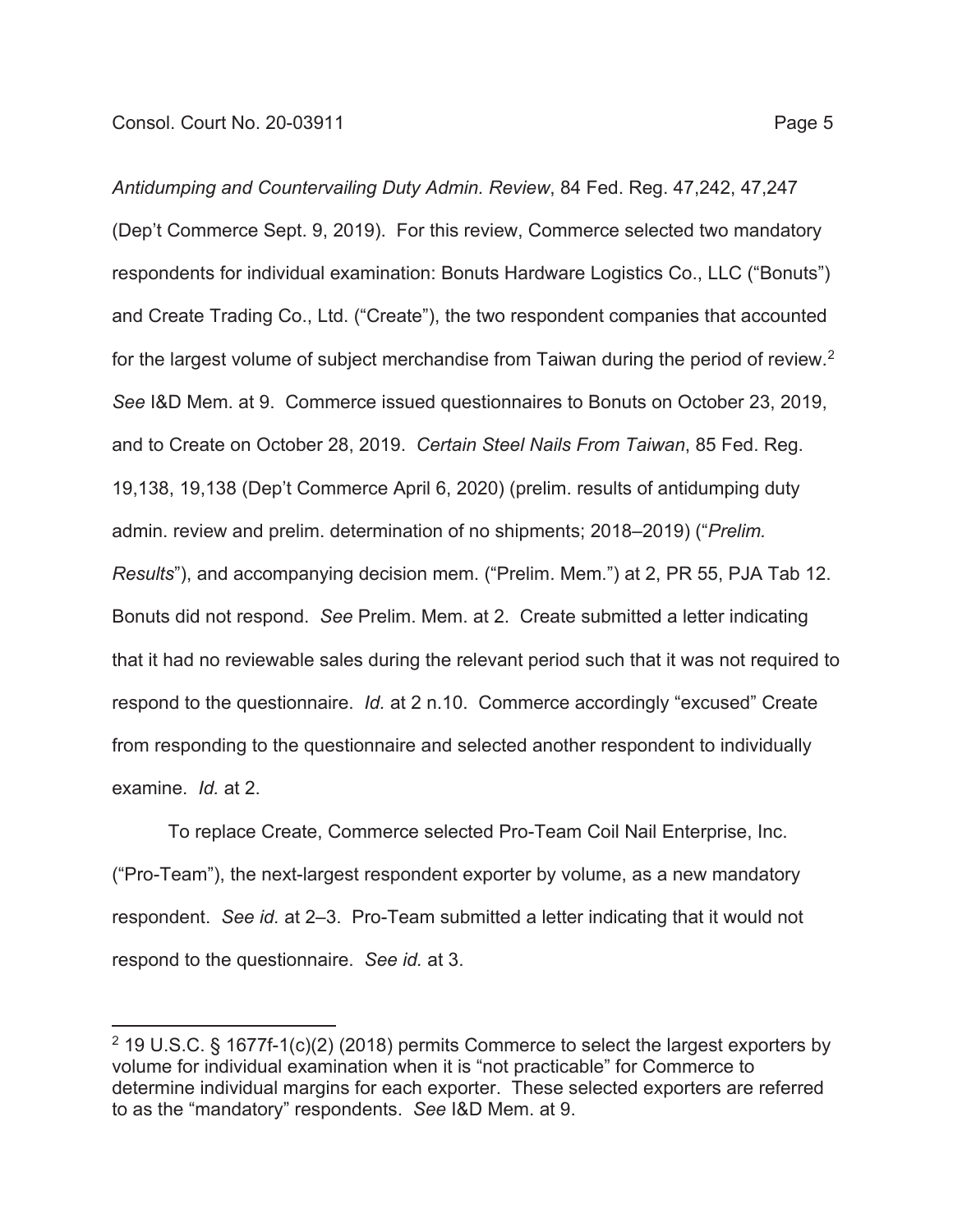On February 3, 2020, after the statutory deadlines to participate as a voluntary respondent passed, Liang Chyuan, a non-selected respondent exporter of subject merchandise, submitted respondent selection comments to Commerce and indicated that it was "willing and able to submit a response to [Commerce's ADD] questionnaire in this segment of the proceeding." I&D Mem. at 20 & n.109 (citations omitted). Liang Chyuan did not, however, submit questionnaire responses. *See id.* Liang Chyuan requested that Commerce use Liang Chyuan's data from the 2017-2018 administrative review or the non-selected respondents' rate from a prior review to determine Liang Chyuan's rate. *Id.* at 19.

Commerce assigned both mandatory respondents preliminary dumping margins of 78.17 percent using AFA due to their failure to respond to the questionnaires.<sup>3</sup> *Prelim. Results*, 85 Fed. Reg. at 19,139; Prelim. Mem. at 7–9. Commerce also found that Liang Chyuan's asserted willingness to submit questionnaire responses was insufficient for it to be chosen as a mandatory respondent because "it [was] not the next largest exporter of subject merchandise" and because its asserted "willingness is not a consideration" pursuant to the statutory scheme "unless [the] company has . . . fulfilled all the statutory and regulatory criteria for consideration" as a voluntary respondent. Prelim. Mem. at 3–4. Commerce found that Liang Chyuan had not taken the necessary steps to qualify as a voluntary respondent. *Id.* at 4. Commerce further explained that

 $3$  AFA rates, as established in the statute, may be determined based on data from the petition, other information placed on the record, or determinations in a prior segment of the proceeding regarding the subject merchandise. 19 U.S.C. § 1677e(b)(2) (2018).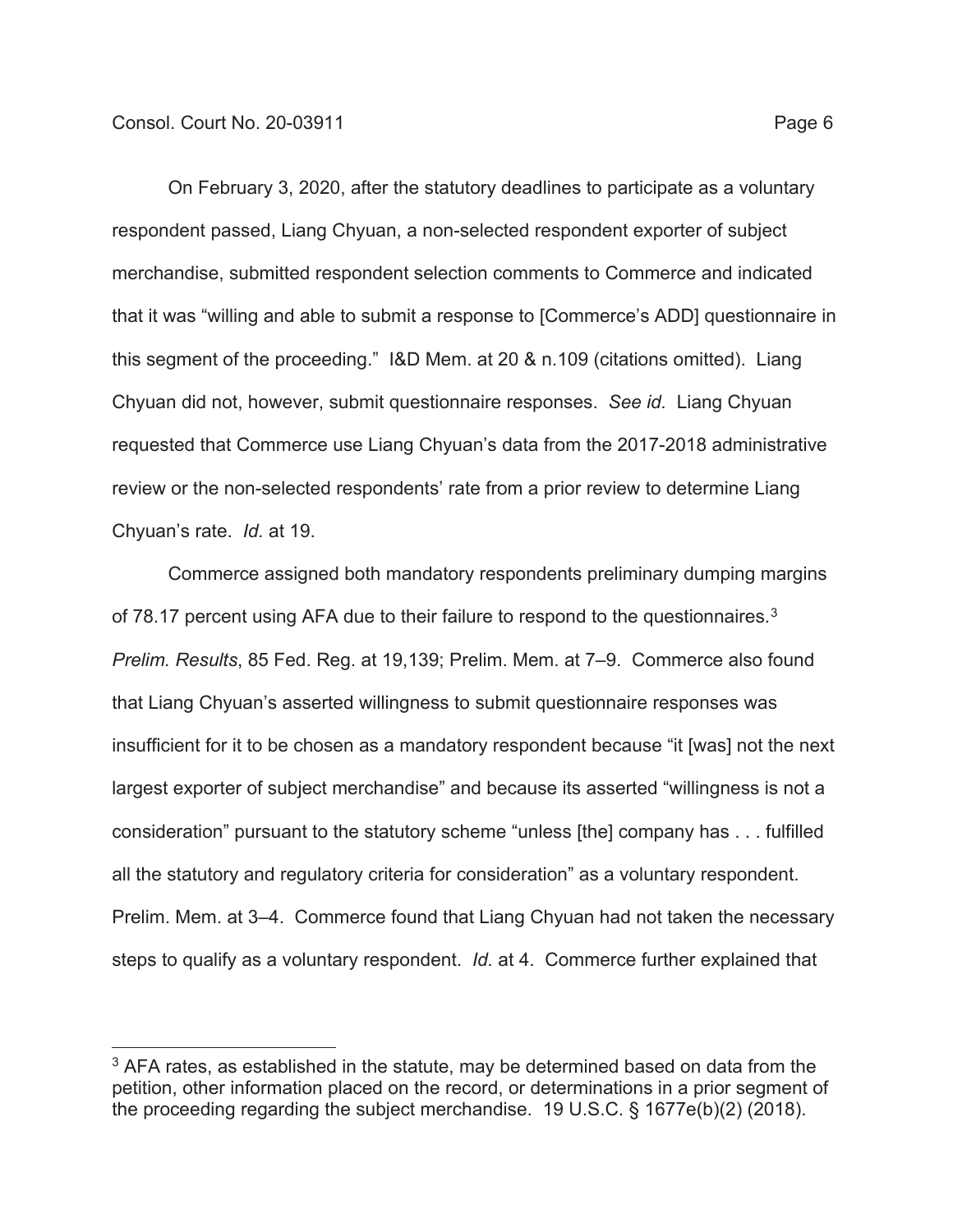carrying forward a previous review rate for Liang Chyuan was "not a feasible or legally sanctioned methodology." *Id.*

Commerce used the so-called "expected method" to determine preliminarily the rate applicable to the non-selected respondents: averaging the rates assigned to the mandatory respondents.4 *See id.* at 10. This method yielded a 78.17 percent rate for the non-selected respondents, including Liang Chyuan. *Prelim. Results*, 85 Fed. Reg. at 19,139. The rates assigned to the mandatory respondents and the non-selected respondents' rate remained the same in the *Final Results*. 85 Fed. Reg. at 76,015.

Before the court, Plaintiffs challenge Commerce's use of the expected method to determine the non-selected respondents' rate. Plaintiffs argue that because the mandatory respondents' rates were based on AFA, the expected method does not yield results reasonably reflective of the potential dumping margins of the non-selected respondents. PrimeSource's MJAR at 13–35; Consol. Pls.' MJAR at 3.

### **JURISDICTION AND STANDARD OF REVIEW**

The court has jurisdiction pursuant to section 516A(a)(2)(B)(iii) of the Tariff Act of 1930, as amended, 19 U.S.C. § 1516a(a)(2)(B)(iii) (2018),5 and 28 U.S.C. § 1581(c).

The court will uphold an agency determination that is supported by substantial evidence and otherwise in accordance with law. 19 U.S.C. § 1516a(b)(1)(B)(i).

<sup>4</sup> Commerce refers to its method, throughout the preliminary and final I&D Memoranda, as the "expected method." See I&D Mem. In one instance, Commerce refers to the use of a "simple-average" rather than weighted-average. *Id.* at 10. In this case, the result is the same and this one reference does not affect the court's analysis.

<sup>5</sup> All citations to the Tariff Act of 1930, as amended, are to Title 19 of the U.S. Code, and references to the U.S. Code are to the 2018 edition, unless stated otherwise.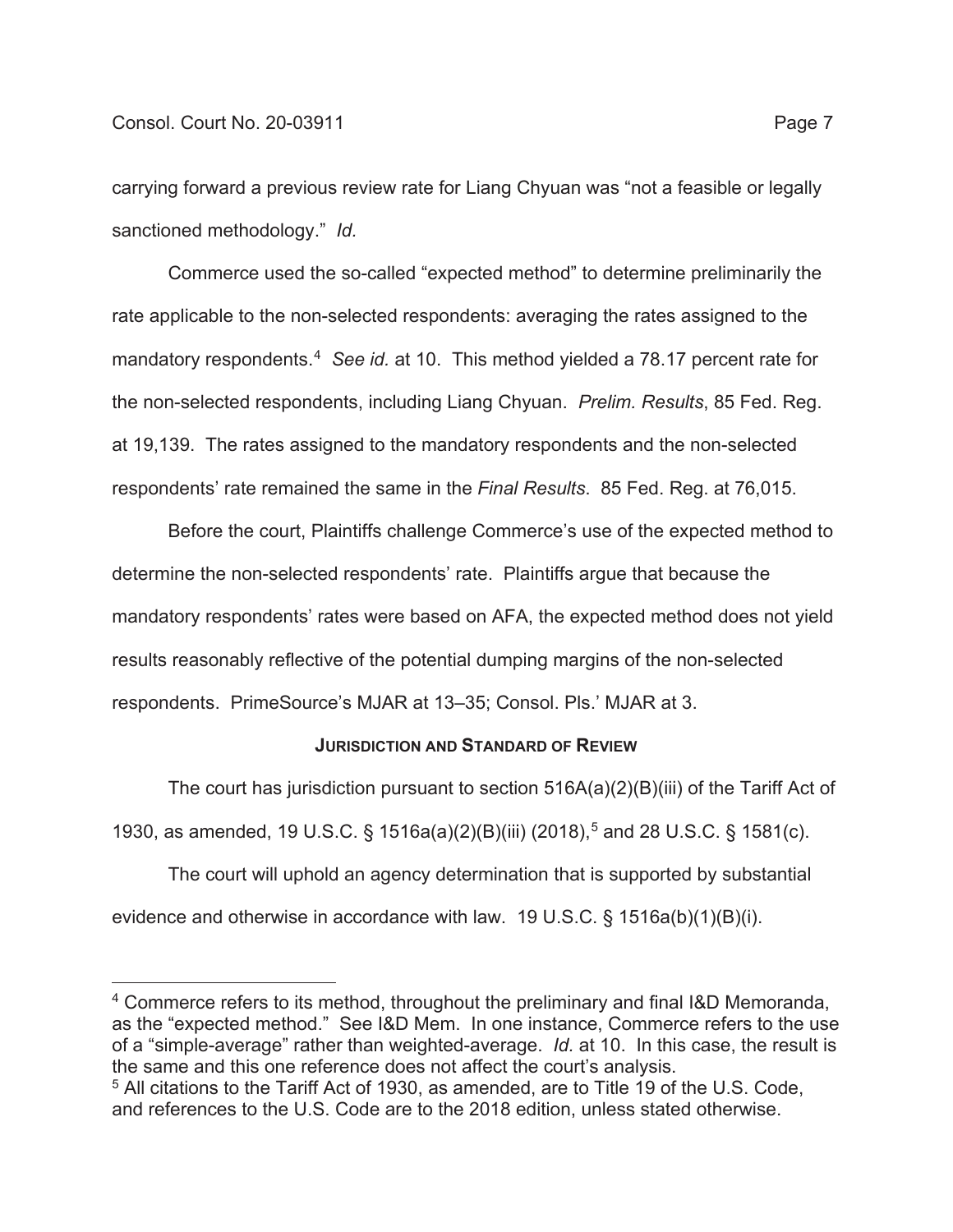## **DISCUSSION**

At issue first is whether Commerce's use of the expected method based on the mandatory respondents' AFA rates to determine the rate to apply to the non-selected respondents was based on substantial evidence and otherwise in accordance with law. Second, the court examines whether Liang Chyuan was entitled to an individually calculated rate.

# **I. Use of the Expected Method for Determining the Non-Selected Respondents' Rate was Lawful**

The statute is silent regarding how to determine the rate for companies not selected for individual examination in an administrative review. In such a situation, Commerce looks to 19 U.S.C. § 1673d(c)(5) for guidance, which provides instructions for determining the "all-others rate" in an investigation.6 *See, e.g.*, *Albemarle Corp. v. United States*, 821 F.3d 1345, 1352 & n.6 (Fed. Cir. 2016); *see also* I&D Mem. at 10 (discussing 19 U.S.C.  $\S$  1673d(c)(5)). Section 1673d(c)(5)(A) provides that the allothers rate assigned to non-examined companies is calculated as the "weighted average of the estimated weighted average dumping margins" assigned to individually

<sup>&</sup>lt;sup>6</sup> In nonmarket-economy cases, companies may obtain a "separate rate" by establishing independence from government control. *Yangzhou Bestpak Gifts & Crafts Co. v. United States*, 716 F.3d 1370, 1373–74 (Fed. Cir. 2013); *Bosun Tools Co. v. United States*, No. 2021-1929, 2022 WL 94172 (Fed. Cir. Jan. 10, 2022) (unpublished). When numerous companies seek separate rates, Commerce will likewise select mandatory respondents and determine a non-selected respondents' rate for those respondents that have established their independence from government control. *See Bestpak*, 716 F.3d at 1374. Jurisprudence for determining the rate applicable to non-selected, separate rate respondents is relevant to determining non-selected respondents' rates in a marketeconomy proceeding. *See id.* at 1373–74 (discussing the market-economy rule alongside the nonmarket-economy rule); *Bosun*, 2022 WL 94172 at \*2–3 & n.2 (same).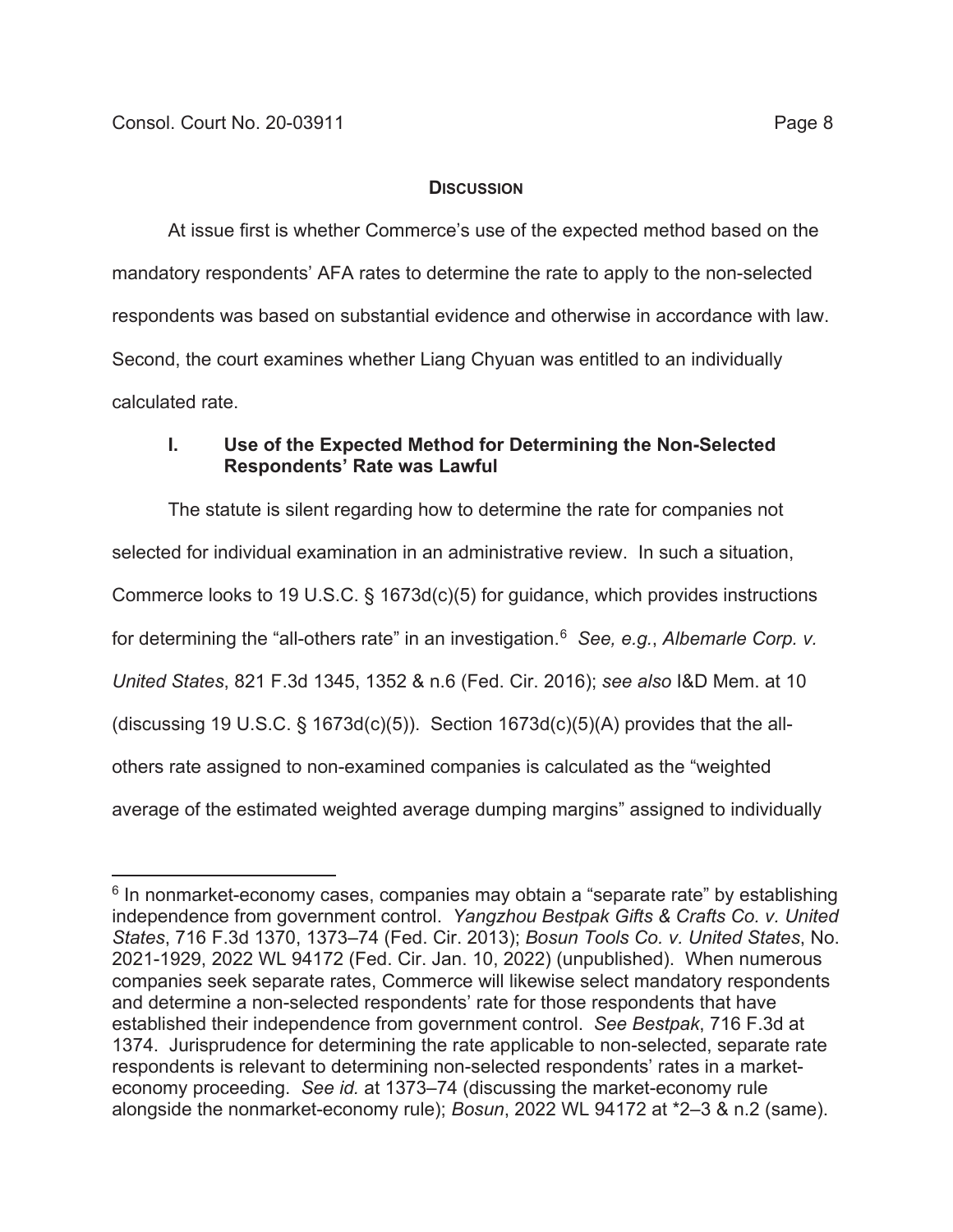#### Consol. Court No. 20-03911 Page 9

examined companies, "excluding any zero and *de minimis* margins, and any margins determined entirely under section 1677e of this title [i.e., on the basis of the facts available, including AFA]." 19 U.S.C. § 1673d(c)(5)(A).

When the dumping margins assigned to all individually examined companies are zero, *de minimis*, or based on facts available, the statute further provides that Commerce "may use any reasonable method to establish the estimated all-others rate for exporters and producers not individually investigated, including averaging the estimated weighted average dumping margins determined for the exporters and producers individually investigated." *Id.* § 1673d(c)(5)(B).

The Statement of Administrative Action accompanying the Uruguay Round Agreements Act, which Congress has approved as an authoritative interpretation of the statute, *id.* § 3512(d), provides an "expected method" to determine the all-others rate in these situations, Uruguay Rounds Agreements Act, Statement of Administrative Action, H.R. Doc. No. 103–316, vol. 1, at 873 (1994), *reprinted in* 1994 U.S.C.C.A.N. 4040, 4201 ("SAA"). When the dumping margins for all individually investigated exporters and producers are determined entirely on the basis of facts available or are zero or *de minimis*, "[t]he expected method in such cases will be to weight-average the zero and *de minimis* margins and margins determined pursuant to the facts available, provided that volume data is available." *Id.* The SAA further provides that "if this method is not feasible, or if it results in an average that would not be reasonably reflective of potential dumping margins for non-investigated exporters or producers, Commerce may use other reasonable methods." *Id.*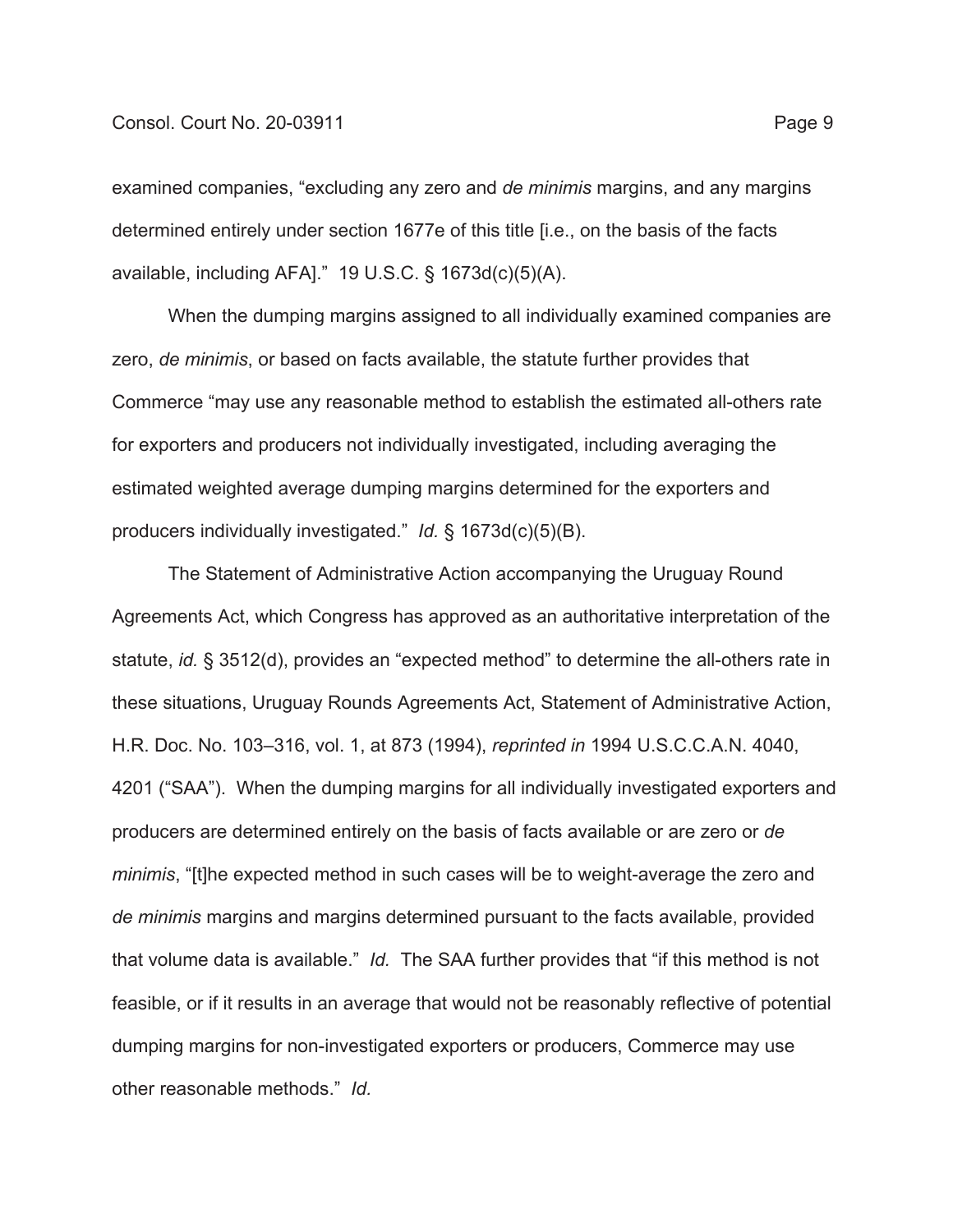Prior litigation surrounding these statutory provisions and corresponding portions of the SAA provides the backdrop to the court's consideration of this case. First, case law confirms that when Commerce relies on 19 U.S.C. § 1677f-1(c)(2) to select the largest exporters by volume for individual examination, it does so based on a statutorily supported assumption that the data from the largest exporters may be viewed as representative of all exporters. *See Albemarle*, 821 F.3d at 1353; *Changzhou Hawd Flooring Co. v. United States*, 848 F.3d 1006, 1012 (Fed. Cir. 2017). This respondent selection exercise occurs early in the administrative proceeding before questionnaires are issued and is based on the respondents' export volumes, not the results of the agency's dumping margin analysis. *See* Respondent Selection Mem. (Oct. 22, 2019) at 4–5, CR 5, PR 29, CJA Tab 2. In other words, the selected respondents are assumed to be representative of the non-selected respondents without regard to whether their final antidumping duty margin is zero, *de minimis*, based entirely on the use of AFA, or calculated based on the questionnaire responses of the selected respondents. *See Albemarle*, 821 F.3d at 1353; *Bosun*, 2022 WL 94172 at \*4.

Second, this assumption of representativeness that arises with Commerce's reliance on 19 U.S.C. § 1677f-1(c)(2) carries weight when Commerce determines the rate applicable to non-selected respondents. As mentioned above, Commerce determines the rate for non-selected respondents consistent with 19 U.S.C. § 1673d(c)(5). Thus, in the first instance, Commerce will weight-average the above-*de minimis* calculated rates to determine the non-selected respondent rate. 19 U.S.C. § 1673d(c)(5)(A). If, however, the rates for all selected respondents are zero, *de*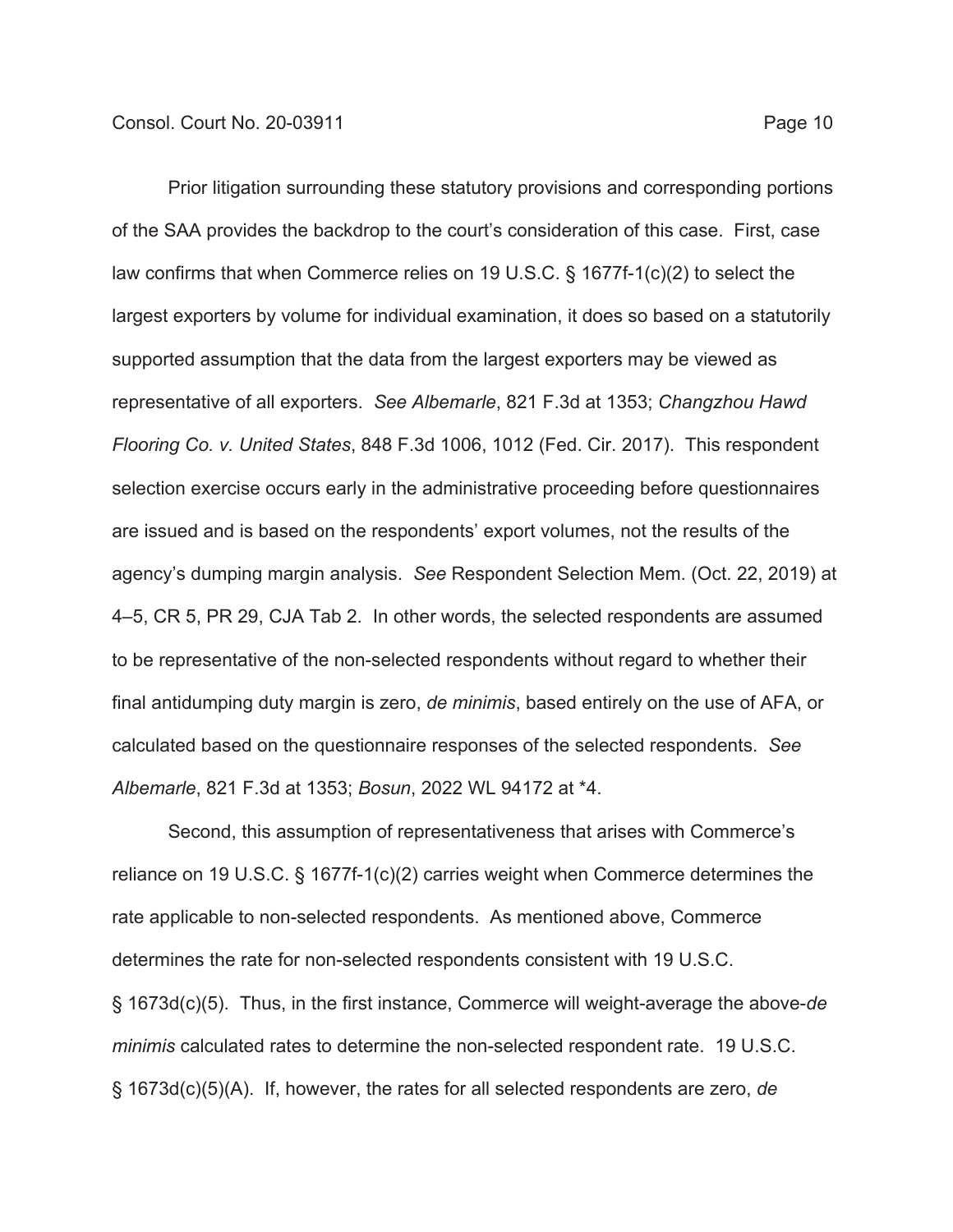*minimis*, or based on facts available, the SAA provides that the expected method is for Commerce to weight-average such rates to determine the non-selected respondents' rate. SAA at 873, *reprinted in* 1994 U.S.C.C.A.N. at 4201. In other words, it is *expected* that zero, *de minimis*, and facts available rates will be used in determining the non-selected respondents' rate. *See id.*; *Bosun*, 2022 WL 94172, at \*4 (rejecting the appellants' argument that Commerce unreasonably based the separate rate, in part, on an AFA rate as "expressly foreclosed by statute").

*Albemarle* and *Changzhou Hawd* confirm that the expected method is the default method and that the burden of proof lies with the party seeking to depart from the expected method (or with Commerce as the case may be). For example, in *Albemarle*, Commerce sought to deviate from the expected method when the mandatory respondents were both found to have *de minimis* margins. *See Albemarle*, 821 F.3d at 1353. Instead of weight-averaging those results, Commerce decided to "carry[] forward" the results of prior administrative reviews to determine the rate for non-selected respondents. *Id.* In reviewing that determination, the U.S. Court of Appeals for the Federal Circuit ("Federal Circuit") held that "[t]he burden is not on the separate respondents to show that their dumping is the same as that of the individually examined respondents. Rather, Commerce must find based on substantial evidence that there is a reasonable basis for concluding that the separate respondents' dumping is different." *Id.*

The *Albemarle* court outlined two circumstances under which Commerce may depart from the expected methodology and carry forward a prior rate for any particular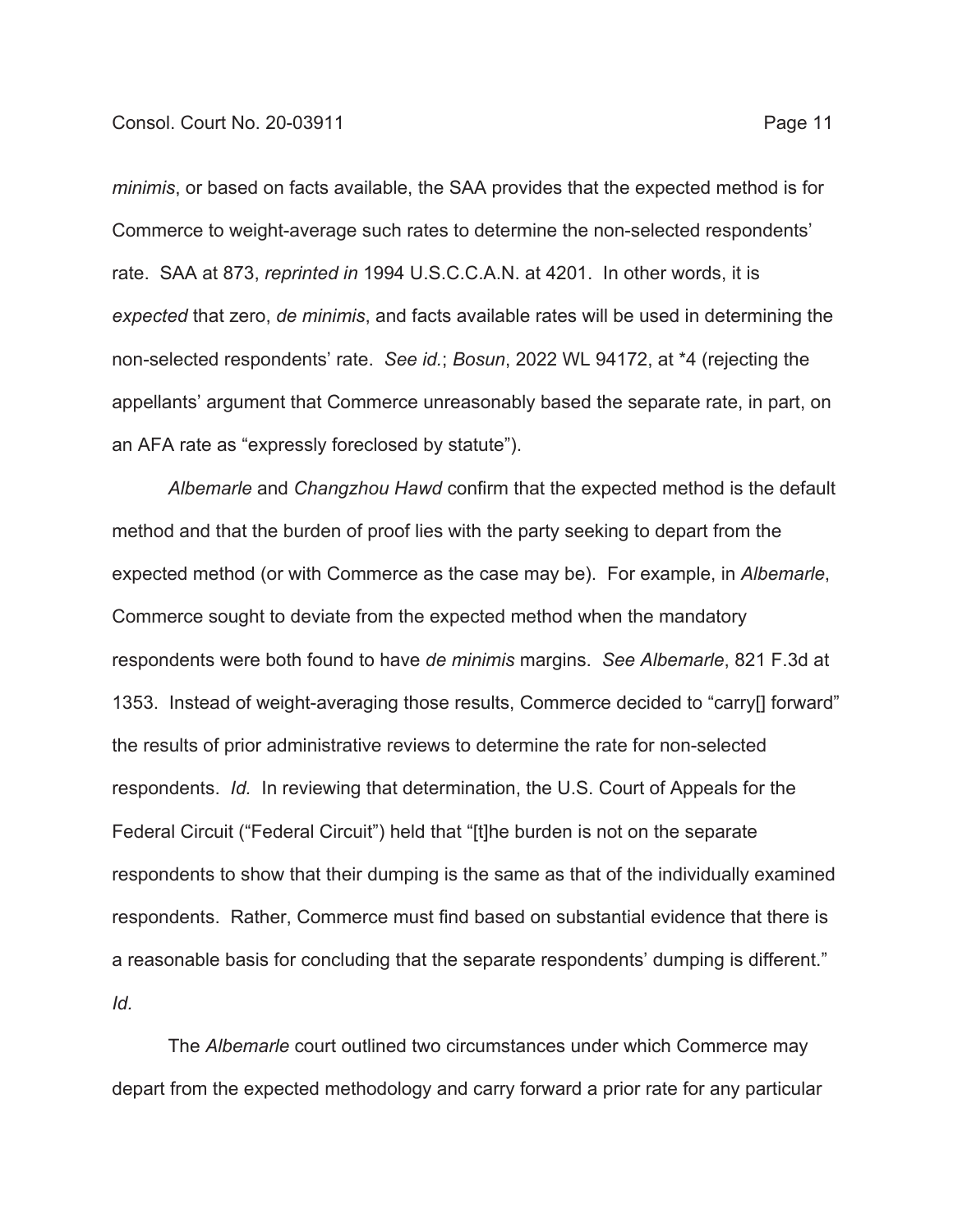respondent. First, the court found that Commerce needed some contemporaneous data to establish that the market and margins relevant to the subject merchandise had not changed such that the prior rates could be considered reflective of current rates. *Id.* at 1357. Second, in the AFA context, "where Commerce is allowed to consider deterrence as a factor," the court found that "Commerce may presume that 'a prior dumping margin imposed against an exporter in an earlier administrative review continues to be valid if the exporter fails to cooperate in a subsequent review.'" *Id.* at 1357–58 (quoting *KYD, Inc. v. United States*, 607 F.3d 760, 767 (Fed. Cir. 2010); citing *Ta Chen Stainless Steel Pipe, Inc. v. United States*, 298 F.3d 1330, 1339–40 (Fed. Cir. 2002)). The court further stated that it has "upheld this presumption because 'if it were not so, the [exporter], knowing the rule, would have produced *current* information showing the margins to be less.'" *Id.* at 1358 (quoting *KYD*, 607 F.3d at 766). Other than in these two circumstances, "[t]here is no basis to simply assume that the underlying facts or calculated dumping margins remain the same from period to period," thus reinforcing the notion that the expected method is the default. *Id.* at 1356.

One year after the court's decision in *Albemarle*, the Federal Circuit again confirmed the relevance of the assumed representativeness of the mandatory respondents in *Changzhou Hawd*. *See Changzhou Hawd*, 848 F.3d at 1012 ("The very fact that the statute contemplates using data from the largest volume exporters suggests an assumption that those data can be viewed as representative of all exporters."). There, the court again found that in order to depart from the expected method, Commerce must identify substantial evidence that the non-selected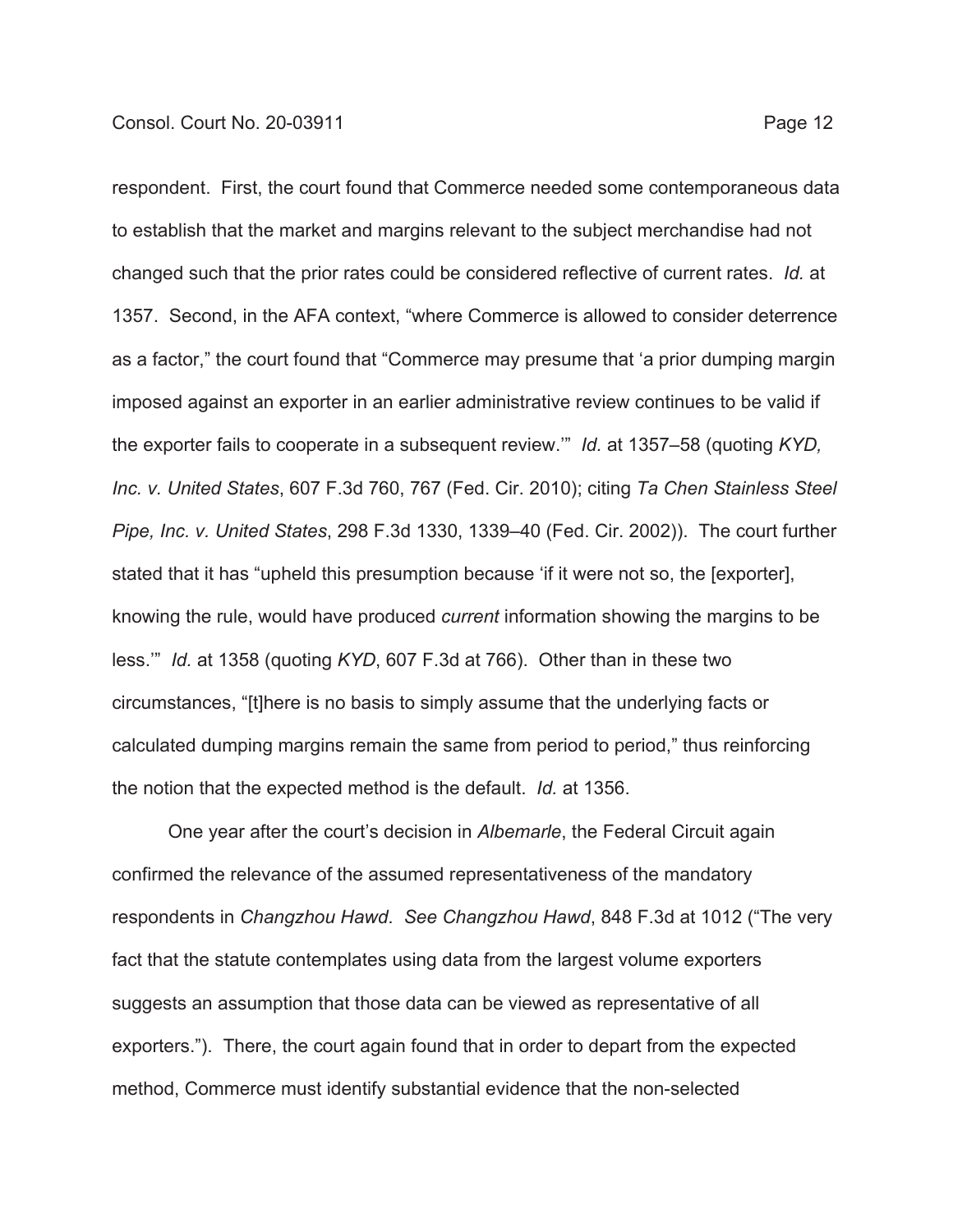respondents' dumping was different from that of the mandatory respondents. *See id.* ("[T]he presumption of representativeness may be overcome . . . [with] 'substantial evidence that there is a reasonable basis for concluding that the separate respondents' dumping is different.'") (quoting *Albemarle*, 821 F.3d at 1353).

Recently, in *Bosun*, the Federal Circuit confirmed that the representativeness of the selected respondents is independent of the results of Commerce's dumping margin analysis.7 *See* 2022 WL 94172, at \*4. In the review underlying *Bosun*, Commerce selected the two largest respondents for examination and calculated a *de minimis* dumping margin for one respondent while basing the other respondent's rate on AFA. *Id.* at \*2–3. Commerce determined the rate for the non-selected respondents by finding the simple average of these two rates.8 *See id.* at \*3. The *Bosun* court affirmed Commerce's inclusion of the AFA-based rate in the average assigned to the nonselected respondents. *See id.* at \*4. In so doing, the court recalled its discussion in *Albemarle* regarding the "general assumption underlying the statutory framework" specifically, the assumption that data from the largest volume exporters may be viewed

<sup>7</sup> Although *Bosun* is an unpublished opinion, as discussed herein, this court finds the opinion helpful to its analysis because the reasoning is consistent with and builds on the Federal Circuit's prior reasoning in *Albemarle* and *Changzhou Hawd* and is otherwise persuasive.

<sup>&</sup>lt;sup>8</sup> By using the simple average, Commerce diverged from the expected method, which calls for using the weighted average of the selected respondents' rates. SAA at 873, *reprinted in* 1994 U.S.C.C.A.N. at 4201. Commerce may have used a simple average of the two respondents' rates (in other words, giving equal weight to each rate) in order to avoid revealing the actual volume of imports into the United States by the cooperating respondent if such information was considered business proprietary. Regardless, the Federal Circuit did not fault Commerce's use of a simple average.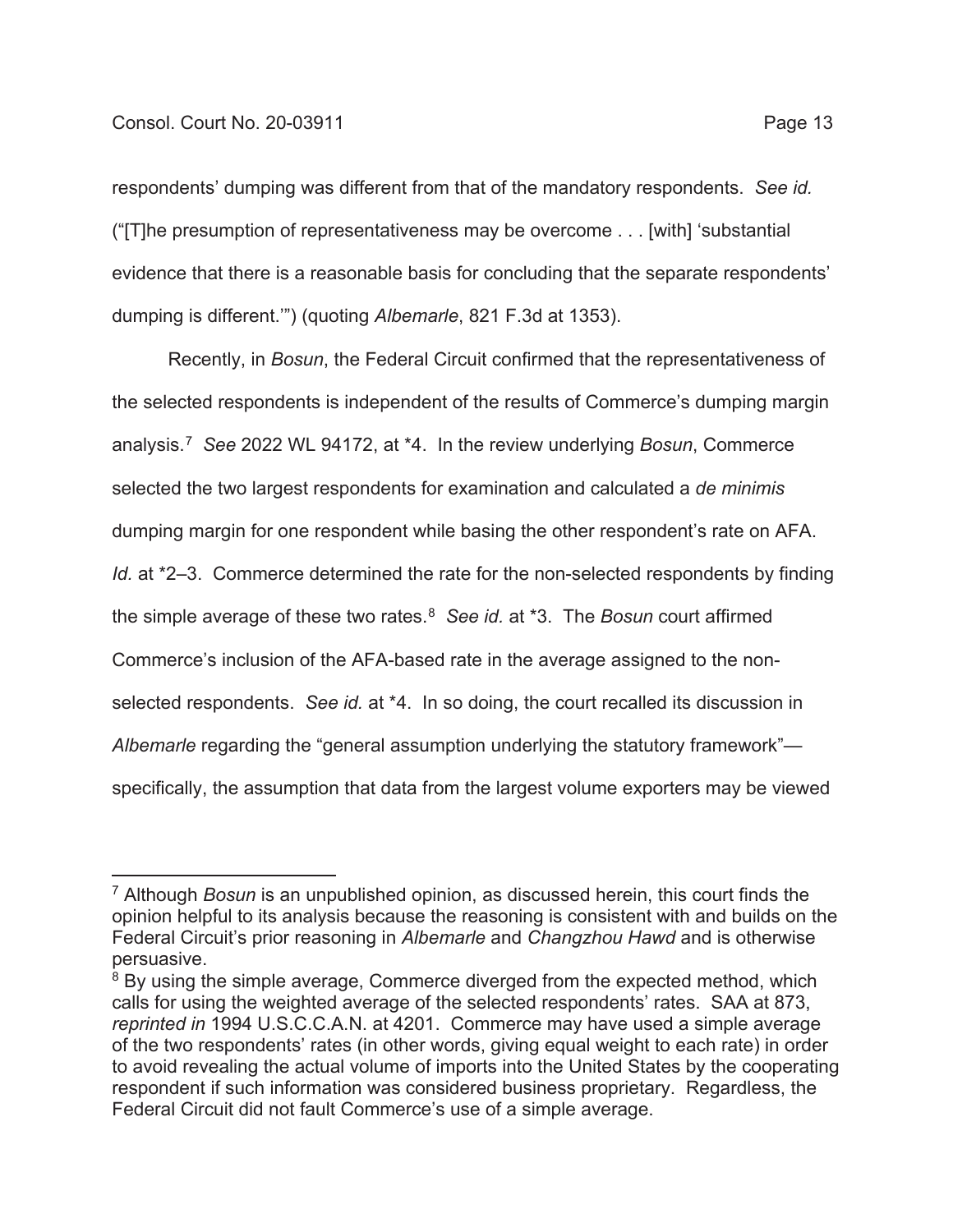as representative of all exporters, *id.* (quoting Albemarle, 821 F.3d at 1353)—and went on to find that "although *Albemarle* concerned a case with *de minimis* rates rather than AFA rates, its reasoning is equally applicable here; the same statutory language in [section] 1673d(c)(5)(B) that permits use of *de minimis* rates also permits use of AFA rates,"9 *id.* (emphasis added).

These cases all recognize an important assumption that is built into Commerce's statutory authority to engage in respondent selection: that the largest exporters by volume are assumed to be representative of the non-selected respondents. Consistent with this assumption, the cases also stand for the proposition that Commerce is expected to use the mandatory respondents' rates to determine the antidumping duty rate to be assigned to the non-selected respondents.

These concepts, representativeness and expectedness, are connected. Representativeness allows Commerce to select certain respondents for individual examination and, in so doing, decline to individually examine other respondents. By allowing Commerce to focus its resources on certain respondents, the statute

<sup>9</sup> Plaintiffs repeatedly cite *Yangzhou Bestpak*, 716 F.3d 1370, to support their assertion that Commerce must demonstrate that the rate yielded by the expected method reasonably reflects the potential dumping margins of the non-selected respondents. *See* PrimeSource's MJAR at 7, 11–12. However, *Bosun* interprets *Bestpak*'s holding narrowly, emphasizing that *Bestpak*, which addressed a challenge to the results of an antidumping duty investigation, "simply found that Commerce's methodology was unreasonable 'as applied,' given the lack of data." 2022 WL 94172, at \*4. In this case, as in *Bosun*, Commerce examined the existing data from prior administrative reviews and found that the record evidence did not support a finding that the expected method did not produce a rate that reasonably reflected the potential dumping of the nonselected respondents. *See infra*, pp. 18–21.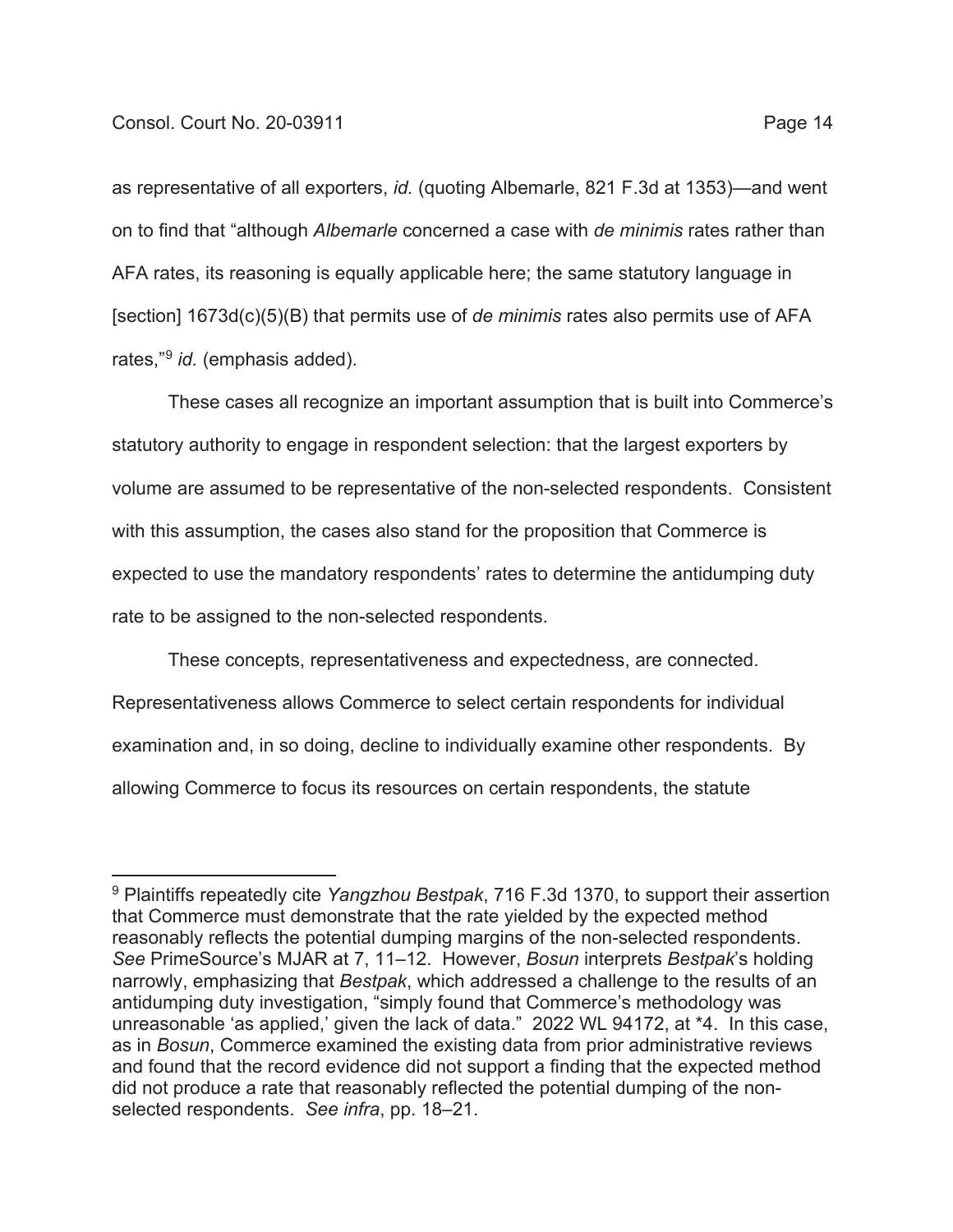## Consol. Court No. 20-03911 **Page 15**

necessarily creates the assumption of representativeness because Commerce often will lack further information about the non-selected respondents. *See Albemarle*, 821 F.3d at 1353. Commerce is not otherwise required to collect information about the nonselected respondents because Commerce is permitted, in fact, expected, to treat the mandatory respondents as representative of the non-selected respondents when it determines the non-selected respondents' rate.10

This assumption of representativeness, combined with the expectation that Commerce will treat the mandatory respondents as representative of the non-selected respondents, provides a basis for understanding that part of the SAA language upon which PrimeSource focuses: "[I]f [the expected] method is not feasible, or if it results in an average that would not be reasonably reflective of potential dumping margins for non-[examined] exporters or producers, Commerce may use other reasonable

 $10$  Plaintiffs argue that, despite all this, AFA rates are still impermissible for use in the expected method because they cannot be representative of current non-selected respondents' rates. PrimeSource's MJAR at 14–21. However, Plaintiffs fail to establish that the use of AFA to determine the mandatory respondents' rates in any way detracts from the presumption of representativeness. While Plaintiffs seek to differentiate the use of AFA rates in the expected method from the use of *de minimis* or zero rates by characterizing AFA rates as "punitive," the Federal Circuit has found that AFA rates may be representative of actual dumping because, "if it were not so, the [mandatory respondent], knowing the rule, would have produced *current* information showing the margin to be less." *Rhone Poulenc, Inc. v. United States*, 899 F.2d 1185, 1190 (Fed. Cir. 1990). Moreover, the absence of any opposition to the use of AFA in this review by a mandatory respondent suggests that the AFA rates assigned to the mandatory respondents were probative of their dumping—further justifying these rates as representative. *See id. Bosun* also clearly resolves this issue in the context of the expected method: AFA rates are permissible in calculating the rate applied to the nonselected respondents. *Bosun*, 2022 WL 94172, at \*4 (finding that AFA rates are acceptable inputs to the expected method for calculating all-others rates).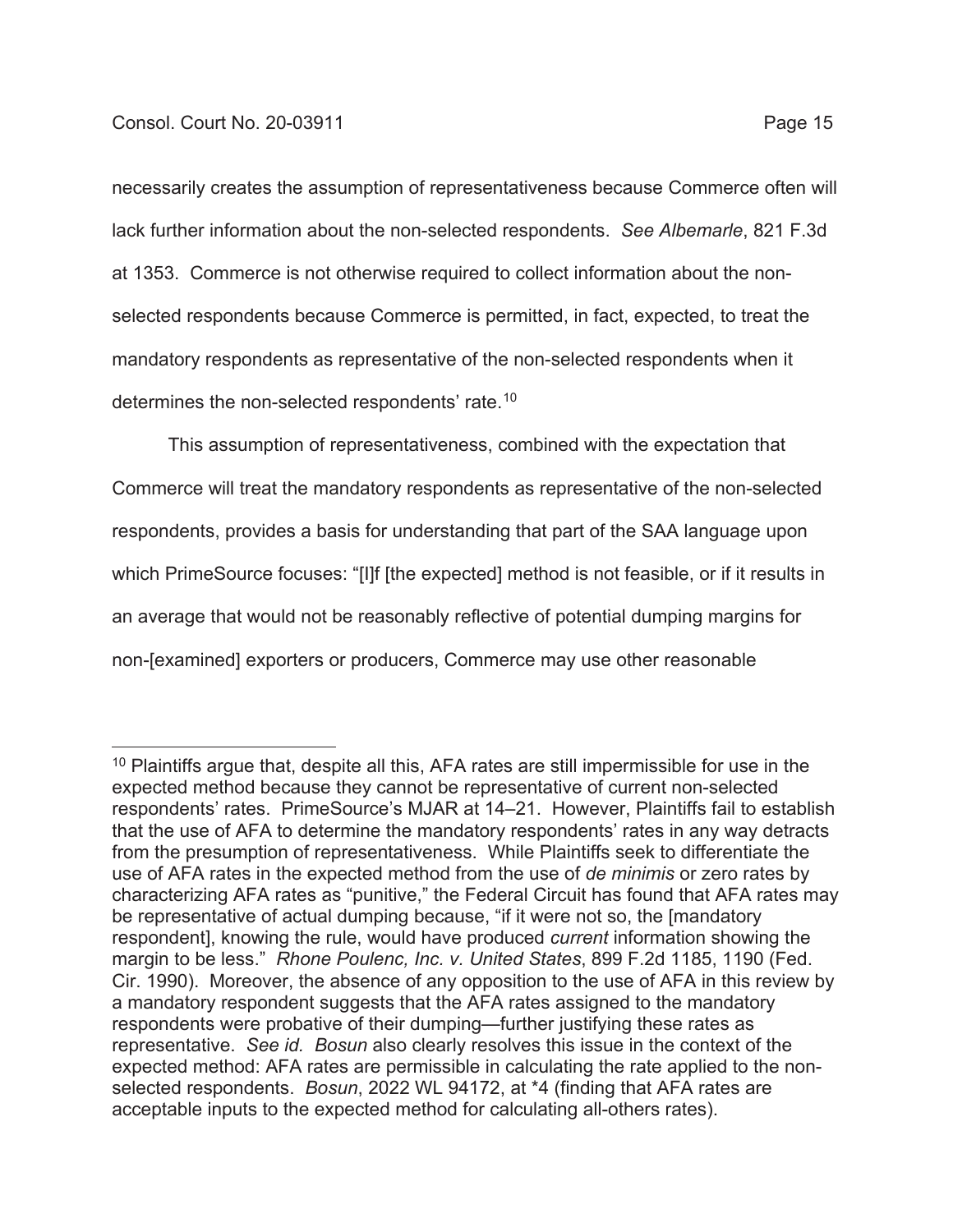methods." SAA at 873, *reprinted in* 1994 U.S.C.C.A.N. at 4201. PrimeSource suggests that this language places an affirmative burden on Commerce to find, based on substantial evidence, that the expected method produces a rate that *is* reasonably reflective of the potential dumping by non-selected respondents. *See* PrimeSource's MJAR at 16. The court finds that the statute, SAA, and relevant opinions of the Federal Circuit do not support placing such a burden on Commerce.

As discussed above, the statute clearly permits Commerce to engage in a respondent selection process pursuant to 19 U.S.C. § 1677f-1(c) when certain conditions have been met. Commerce engaged in that process in this administrative review and no party challenges that decision. Having determined to examine the largest exporters by volume in this review, the statute permits Commerce to proceed with the review without requiring additional information from the non-selected respondents. *See, e.g.*, *Changzhou Hawd*, 848 F.3d at 1012 (discussing the statutory authority to select respondents rather than examining every exporter). Thus, interpreting the SAA to require Commerce to nevertheless engage in a data collection exercise with the non-selected respondents in order to determine their "potential dumping margins" would be inconsistent with the language of 19 U.S.C. § 1677f-1(c) expressly permitting Commerce to "limit<sup>[]</sup> its examination" to the largest exporters and producers by volume. 19 U.S.C. § 1677f-1(c)(2). Such an interpretation would defeat the purpose of the respondent selection process. Nothing in the statute, SAA, or jurisprudence suggests that such a burden exists.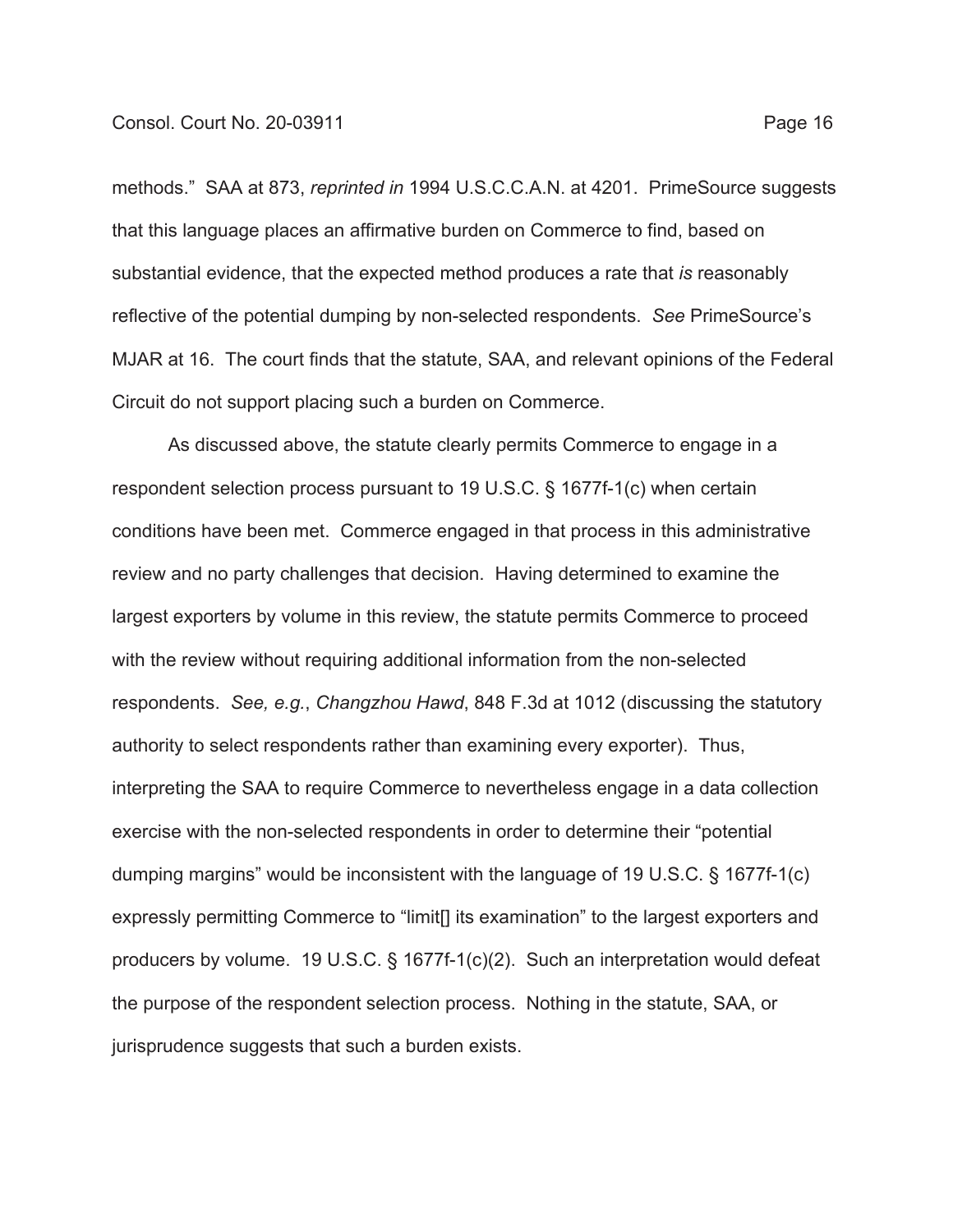To the contrary, the courts have long recognized that the burden of establishing relevant facts may properly be assigned to the party in control of the information necessary to establish those facts. *See, e.g.*, *Rhone Poulenc*, 899 F.2d at 1190–91 (placing "the burden of production on the [party] which has in its possession the information capable of rebutting the agency's inference"). In this case, the non-selected respondents are in control of the information that would establish whether applying the expected method based on the rates of the mandatory respondents would not reasonably reflect the potential dumping margins of those non-selected respondents. Thus, the court finds that the non-selected respondents bear the burden of providing evidence that the results of the expected method would not reasonably reflect the potential dumping margins of the non-selected respondents.

Accordingly, the court turns to whether Plaintiffs have provided substantial evidence to rebut the presumption of representativeness and thereby justify deviating from the expected method. Commerce found that the "expected method is reasonable here because the record evidence does not rebut the presumption that the mandatory respondents are representative." I&D Mem. at 9. While Plaintiffs argue that substantial evidence rebutted the presumption of representativeness, PrimeSource's MJAR at 13– 34; Consol. Pl.'s MJAR at 3–5, Plaintiffs point to no evidence from this period of review to support their assertion that the expected method result was not reasonably reflective of their actual margins, *see* PrimeSource's MJAR at 27–34 (arguing that AFA rates are punitive and that past reviews yielded rates that were more reflective of current rates). Here, all respondents were aware of the AFA rate from prior reviews that would likely be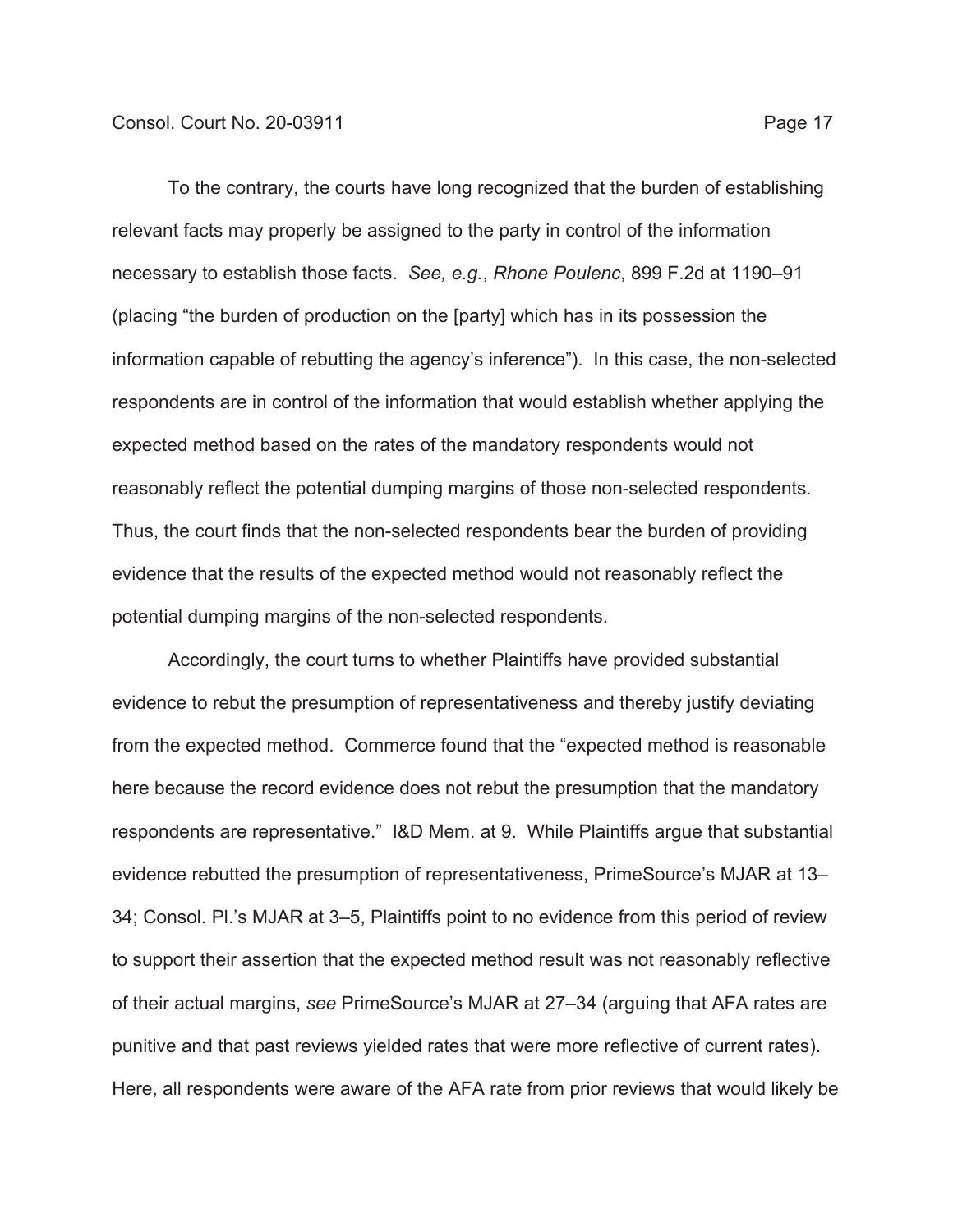utilized in the case of non-participation by one or more mandatory respondents and its potential inclusion in the determination of the non-selected respondents' rate. *See* I&D Mem. at 14–15. Nevertheless, no non-selected respondent provided a timely voluntary questionnaire response or timely evidence that the mandatory respondents were in any way not representative of the remaining respondents (such as operating in a different market segment ("commodity" versus "high-end niche") or other evidence that might provide the agency with cause to question the representativeness of the mandatory respondents). Moreover, there is not sufficient evidence to indicate that the prior, lower rates to which Plaintiffs point are more reflective of current rates than the rate determined by the expected method.

*Bosun* offers some considerations for evaluating Commerce's analysis of the rates from prior reviews. In *Bosun*, as plaintiffs do here, the appellant argued that the rate applied to the non-selected respondents diverged from a "trend" of prior low rates. 2022 WL 94172, at \*5*.* The Federal Circuit considered the individual rates determined for the appellant in the past and found that they were above *de minimis* and, in fact, trending upwards; it found Commerce's decision to weigh the most recent rate most heavily to be reasonable; and it acknowledged Commerce's consideration and rejection of earlier prior rates that, because they were lower, arguably detracted from the rate assigned to Bosun. *See id.* at \*5–6.

Here, Commerce rejected Plaintiffs' suggestion of a pattern of lower rates, instead finding a history of AFA usage in previous reviews. *See* I&D Mem. at 14–15. While the non-selected respondents asserted that "calculated margins ranged from zero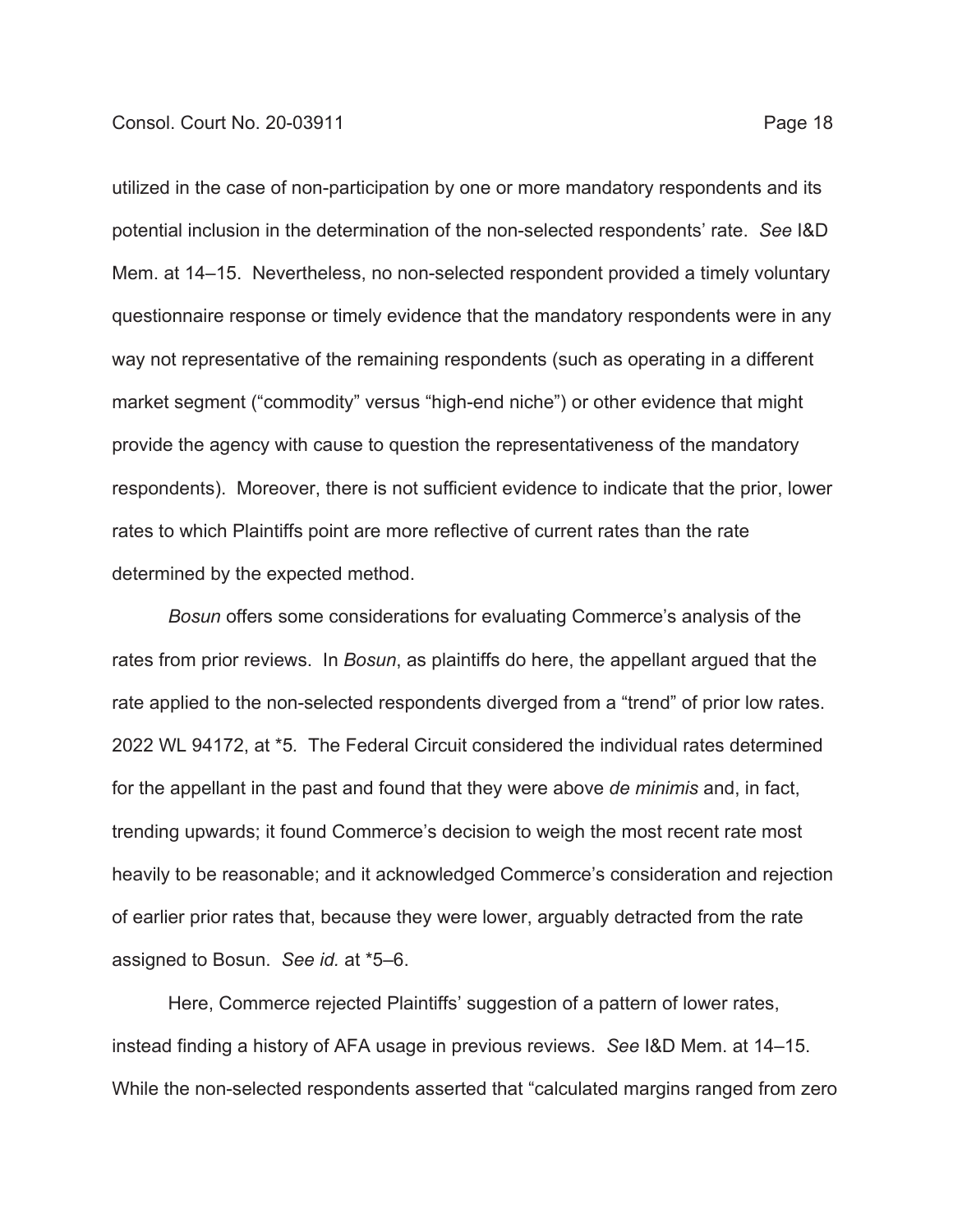percent to 27.69 percent, which [respondents] consider to be 'low' margins," *id.* at 14, Commerce noted that the respondents "omitted any mention of the rates assigned in the history of the proceeding that were based on the 78.17 percent AFA rate," whereas Commerce found that "more than half of the reviews contained [a] determination[] based on" AFA, *id.* at 14. Thus, for Commerce, there was no evidence that the 78.17 percent margins had less probative value than the so-called "low" rates to which respondents pointed. *See id.* at 14–15. As Commerce's analysis highlights, examining only the calculated margins and excluding from consideration the AFA-based margins would not have yielded a full picture of the historical trends.

Commerce also did not ignore the previous antidumping rates. Commerce explained that past rates have been inconsistent from review to review, and that "if there is any pattern from segment-to-segment of the behavior of examined respondents, that pattern demonstrates that, most of the time, the mandatory respondents have failed to cooperate and have been assigned a rate based on AFA." *Id.* at 14. Commerce relied on this assessment to find that there was no basis on which to find that past calculated rates are representative, because there was fluctuation from review to review. *See id.* at 14–15. For example, Commerce pointed to the fact that Pro-Team, a mandatory respondent in this and the previous review, received an AFA rate in this review but a calculated rate in the preceding review. *Id.* at 14. Similarly, Unicatch Industrial Co., Ltd. ("Unicatch"), "another frequent mandatory respondent" that was not under individual review here, was assigned rates of 6.16 percent and 27.69 percent in subsequent reviews—an increase of 350 percent from one review to the next. *Id.* at 15. Moreover,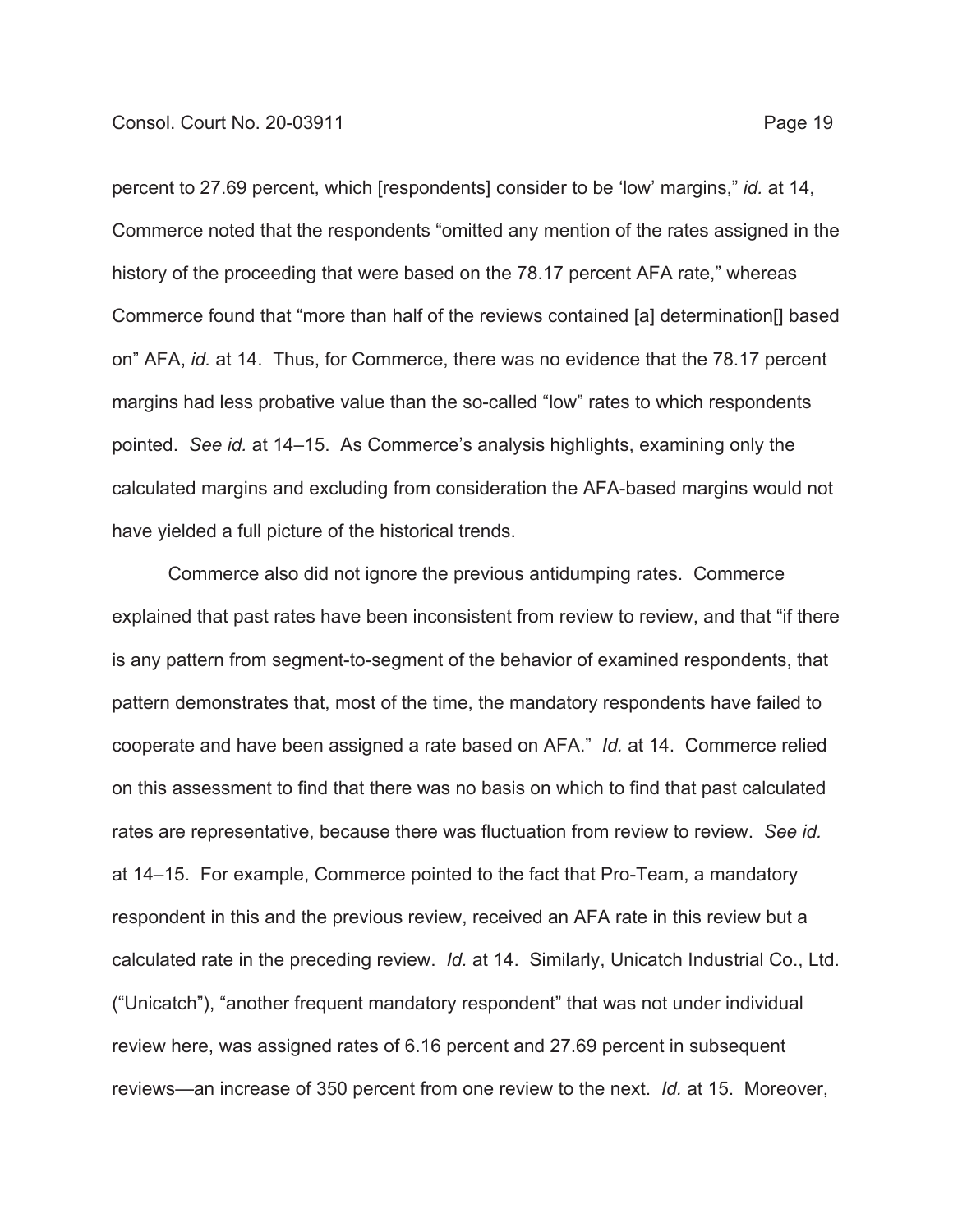## Consol. Court No. 20-03911 **Page 20**

Bonuts received AFA rates in the first, second, and fourth administrative reviews. *Id.* at 14. The table below demonstrates this lack of consistency—and the lack of consistently "low" rates—in frequent mandatory respondents' rates over the course of the reviews: $11$ 

|                  | <b>Pro-Team</b>     | <b>Bonuts</b> | <b>Unicatch</b> |
|------------------|---------------------|---------------|-----------------|
| Investigation    | 2.16%12             |               |                 |
| POR <sub>1</sub> |                     | 78.17%        | 78.17%          |
| POR <sub>2</sub> | $0\%$               | 78.17%        | 6.16%           |
| POR <sub>3</sub> | 6.72% <sup>13</sup> |               | 27.69%          |
| POR <sub>4</sub> | 78.17%              | 78.17%        |                 |

These values support Commerce's conclusion that the rates fluctuated significantly from review to review and, thus, that looking to past reviews for evidence of current dumping lacks a logical foundation. Absent any consistency from review to review, Plaintiffs' arguments in favor of using rates from past reviews are unconvincing. Commerce's determination not to use past rates was therefore reasonable.

Commerce also noted that in each segment of this proceeding, the mandatory respondents' rates have formed the basis for any non-selected respondents' rate. *Id.* at 15. Moreover, "73 of 75 of the non-examined companies have never been examined in any segment of the proceeding," and "there is no evidence on this record or any other record that the 78.17 percent rate does not reflect their commercial reality." *Id.* In other

 $11$  These values, unless otherwise indicated, are extracted from the analysis in the I&D Memorandum on pages 14 and 15.

<sup>12</sup> *Certain Steel Nails From Taiwan*, 82 Fed. Reg. 55,090, 55,090 (Dep't Commerce Nov. 20, 2017) (notice of court decision not in harmony with final determination in less than fair value investigation and notice of amend. final determination).

<sup>13</sup> *Certain Steel Nails From Taiwan*, 85 Fed. Reg. 14,635, 14,636 (Dep't Commerce Mar. 13, 2020) (final results of antidumping duty admin. review and determination of no shipments; 2017–2018).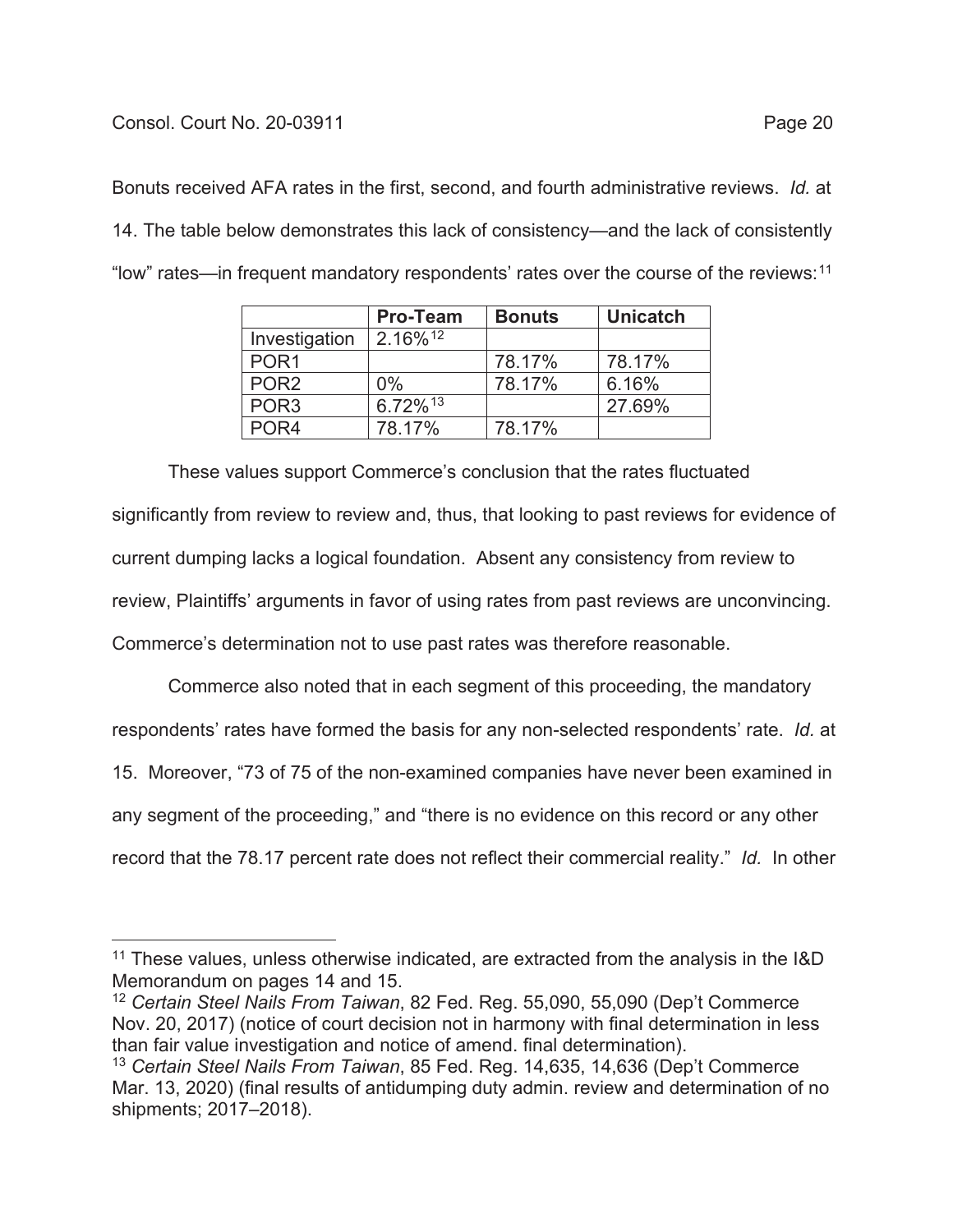words, the relevant data from past reviews was severely limited. *See id.* Commerce found that Plaintiffs presented no compelling argument for why such limited, noncontemporaneous data would be more representative than margins determined in the present review. *See id.*

The above analysis indicates that Commerce's use of the expected method was supported by substantial evidence and in accordance with the law. As required by the substantial evidence standard, Commerce engaged with the data from past reviews and considered its relevance to the present review, finding that the lack of consistency in prior rates made past review data unusable for determining present rates. Commerce examined whether prior rates might be representative of current dumping rates, and it found that there was insufficient evidence on the record to rebut the presumed representativeness of the mandatory respondents' rates from this review. Thus, Plaintiffs' arguments in favor of carrying forward prior rates as a preferable method are unpersuasive. Accordingly, the court sustains Commerce's determination of the nonselected respondents' rate based on the expected method.

## **II. Liang Chyuan Is Not Entitled to Different Status**

PrimeSource attempts to distinguish Liang Chyuan from the other non-selected respondents in two ways: first, by noting that Liang Chyuan was "willing and able to submit a response," and, second, that Liang Chyuan had been a respondent in a previous review and received a lower rate. PrimeSource's MJAR at 26.

The Government asserts that Liang Chyuan's cooperation in one prior review is "not sufficient evidence to divert from the expected method and apply [Liang Chyuan's]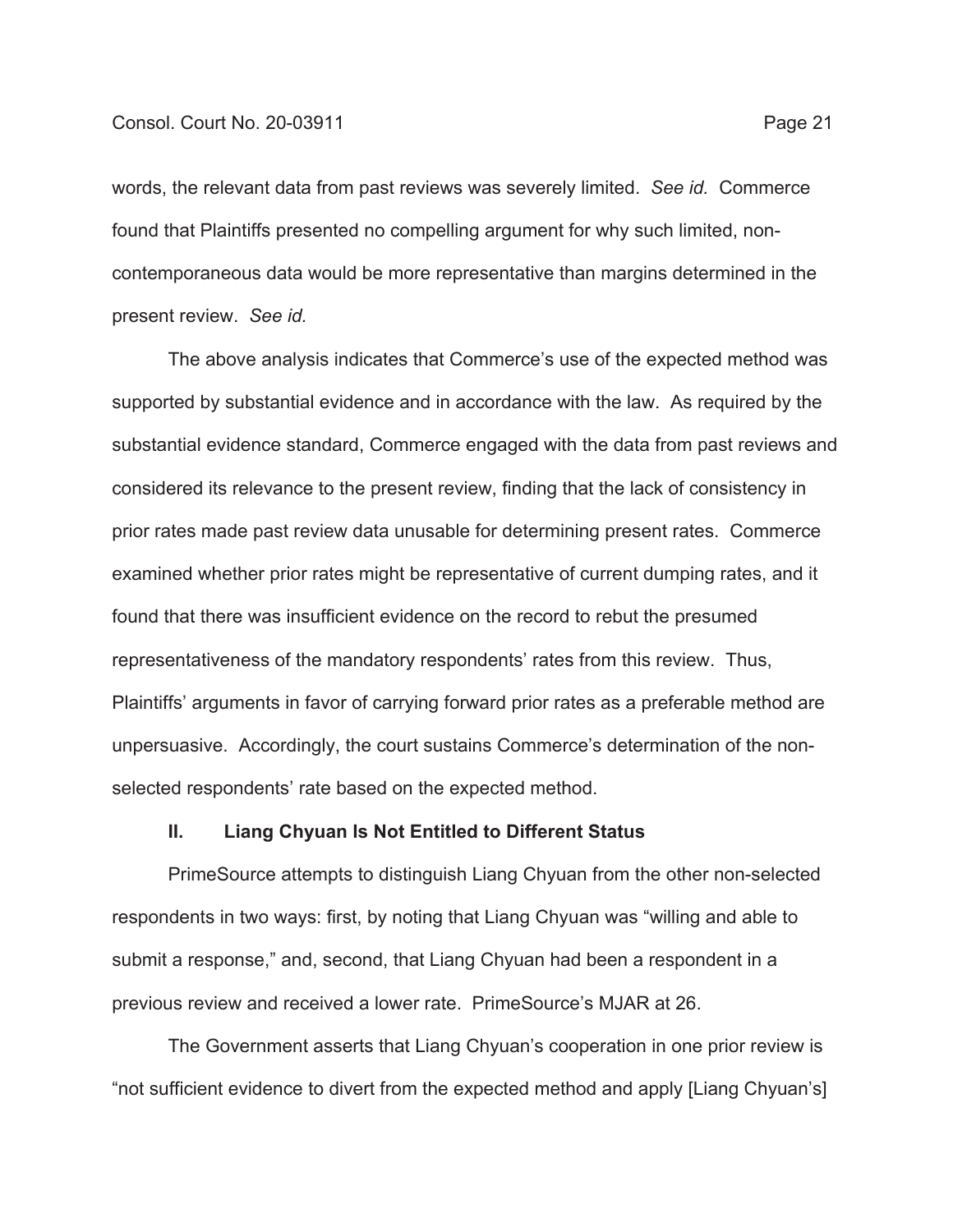### Consol. Court No. 20-03911 **Page 22**

rate from the prior review, particularly given the fluctuating rates of Pro-Team and Unicatch, which have both received AFA in certain segments but not others." Def.'s Resp. at 19 (citing I&D Mem. at 19); *see also* Def.-Int.'s Resp. at 10. Further, the Government asserts that Liang Chyuan's willingness to submit a questionnaire response does not by itself entitle it to an individual rate because it did not participate as a voluntary respondent. *See* Def.'s Resp. at 19; *see also* Def.-Int.'s Resp. at 10.

PrimeSource fails to distinguish Liang Chyuan from the other non-selected respondents. Non-selected respondent rates are often applied to multiple non-selected respondents—indeed, that is the purpose of these rates. *See Bosun*, 2022 WL 94172, at \*2 ("After Commerce determines the rates for the mandatory respondents, it then assigns a separate rate to the nonindividually examined respondents . . . ."). Nonselected respondents, as a general matter, are not entitled to individually determined rates; however, they may qualify as voluntary respondents and thereby receive individually determined rates if they provide necessary information in a timely fashion. *See* 19 U.S.C. § 1677m(a)(1)(A)(i).

To qualify as a voluntary respondent, a company must respond to the same questionnaire issued to the mandatory respondents within the same timeframe. 19 U.S.C. § 1677m(a)(1)(A)(i). Liang Chyuan did not do so. I&D Mem. at 20. PrimeSource attempts to analogize Liang Chyuan's status to that of a voluntary respondent simply because Liang Chyuan expressed a willingness to submit responses to the questionnaire. PrimeSource's MJAR at 26. However, Liang Chyuan was not required to request or await Commerce's approval to file a timely voluntary response.